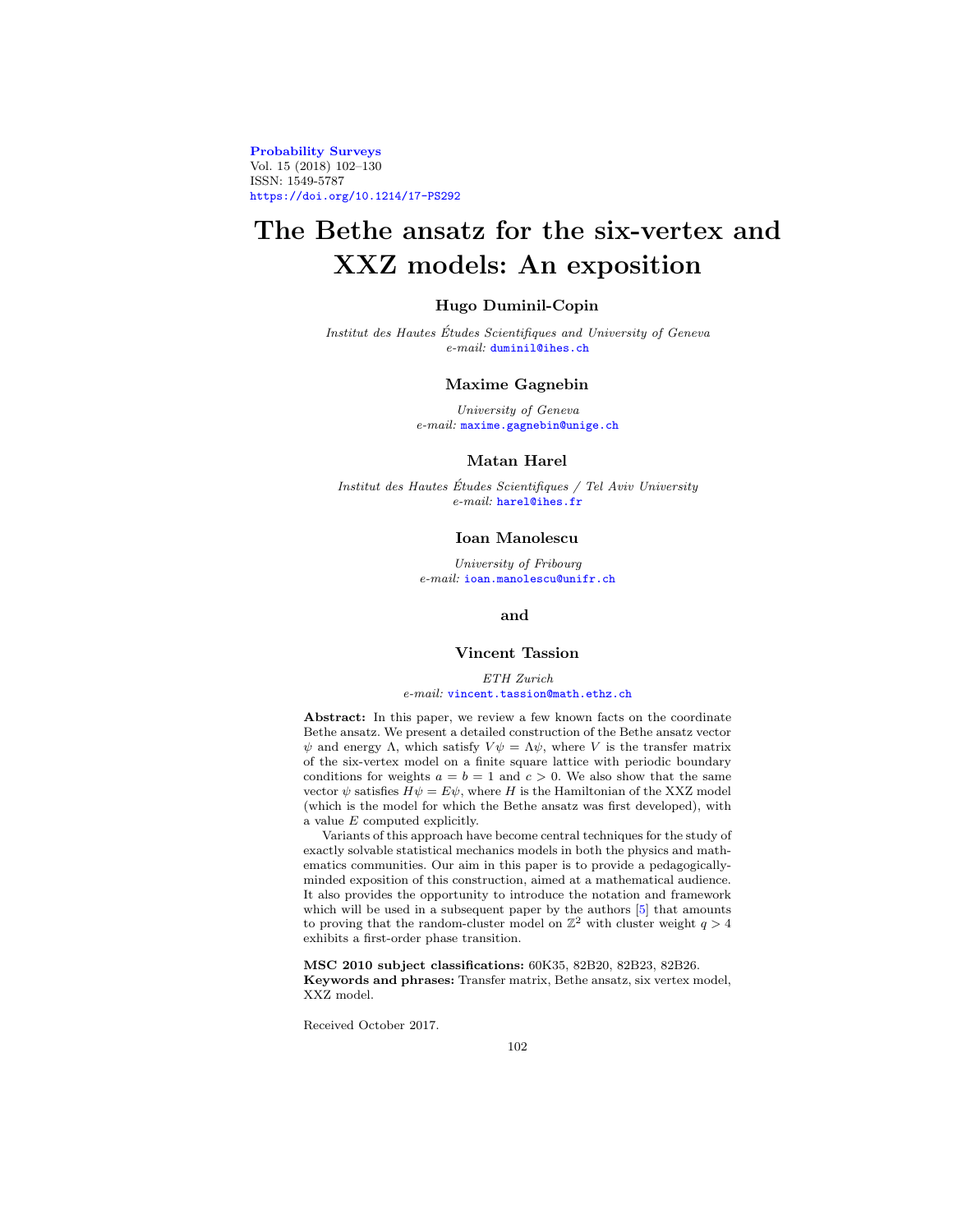# **Contents**

| $\mathcal{D}_{\mathcal{L}}$ |               | Definitions and statements of main theorems 104                                                                    |  |
|-----------------------------|---------------|--------------------------------------------------------------------------------------------------------------------|--|
|                             | 21            |                                                                                                                    |  |
|                             | 22            | Statement of the Bethe ansatz $\ldots \ldots \ldots \ldots \ldots \ldots \ldots 106$                               |  |
|                             | 2.3           |                                                                                                                    |  |
|                             | 2.4           | The XXZ model $\ldots \ldots \ldots \ldots \ldots \ldots \ldots \ldots \ldots 109$                                 |  |
| $\mathcal{S}$               |               | Proof of the Bethe ansatz (Theorem $2.2$ ) 110                                                                     |  |
|                             | 3.1           |                                                                                                                    |  |
|                             | 3.2           |                                                                                                                    |  |
|                             | 3.3           |                                                                                                                    |  |
|                             | 3.4           | Proof of Theorem 2.2 when no entry is zero $\dots \dots \dots \dots \dots \dots 116$                               |  |
|                             | $3.5^{\circ}$ | Proof of Theorem 2.2 when one entry is zero $\dots \dots \dots \dots \dots$ 118                                    |  |
|                             |               | The six-vertex transfer matrix $\dots \dots \dots \dots \dots \dots \dots \dots \dots \dots \dots \dots \dots 124$ |  |
| 5.                          |               |                                                                                                                    |  |
|                             |               |                                                                                                                    |  |
|                             |               |                                                                                                                    |  |

# <span id="page-1-0"></span>**1. Introduction**

The study of statistical mechanics has greatly benefited from the analysis of exactly solvable lattice models. Although we will not offer a proper definition of the notion of exact solvability, its essence lies in the existence of closed-form formulae for many of the important thermodynamics quantities associated with the model. Perhaps the earliest example in modern statistical mechanics came in 1931, with Bethe's [\[3\]](#page-28-3) approach to diagonalizing the Hamiltonian of the XXZ model, a particular case of the anisotropic one-dimensional Heisenberg chain. His technique, now known as the coordinate Bethe ansatz, shows that, given a solution to a (relatively) small number of simultaneous nonlinear equations, one can construct a candidate eigenvector and eigenvalue – i.e. a vector  $\psi$  satisfying  $H\psi = E\psi.$ 

In 1967, Lieb [\[10](#page-28-4)] noticed that the same construction can be used to find candidate eigenvectors for the transfer matrix of the six-vertex model. This model, initially proposed by Pauling in 1931 for the study of the thermodynamic properties of ice, is a major object of study in its own right: see [\[11](#page-28-5)] and Chapter 8 of [\[2](#page-28-6)] (and references therein) for a bibliography on the six-vertex model.

The work of Baxter [\[1](#page-28-7)] showed that there is a rich algebraic structure to the six-vertex model (as well as the eight-vertex model, which generalizes it). His approach, based on commuting matrices and the so-called Yang-Baxter relations, led to a great generalization of Bethe's original technique. This approach, called the algebraic Bethe ansatz (to distinguish it from the coordinate Bethe ansatz), has been at the heart of the study of exactly solvable models in the next two decades (see  $|6|$  for a short survey of this work, and  $|4|$  for a more complete description).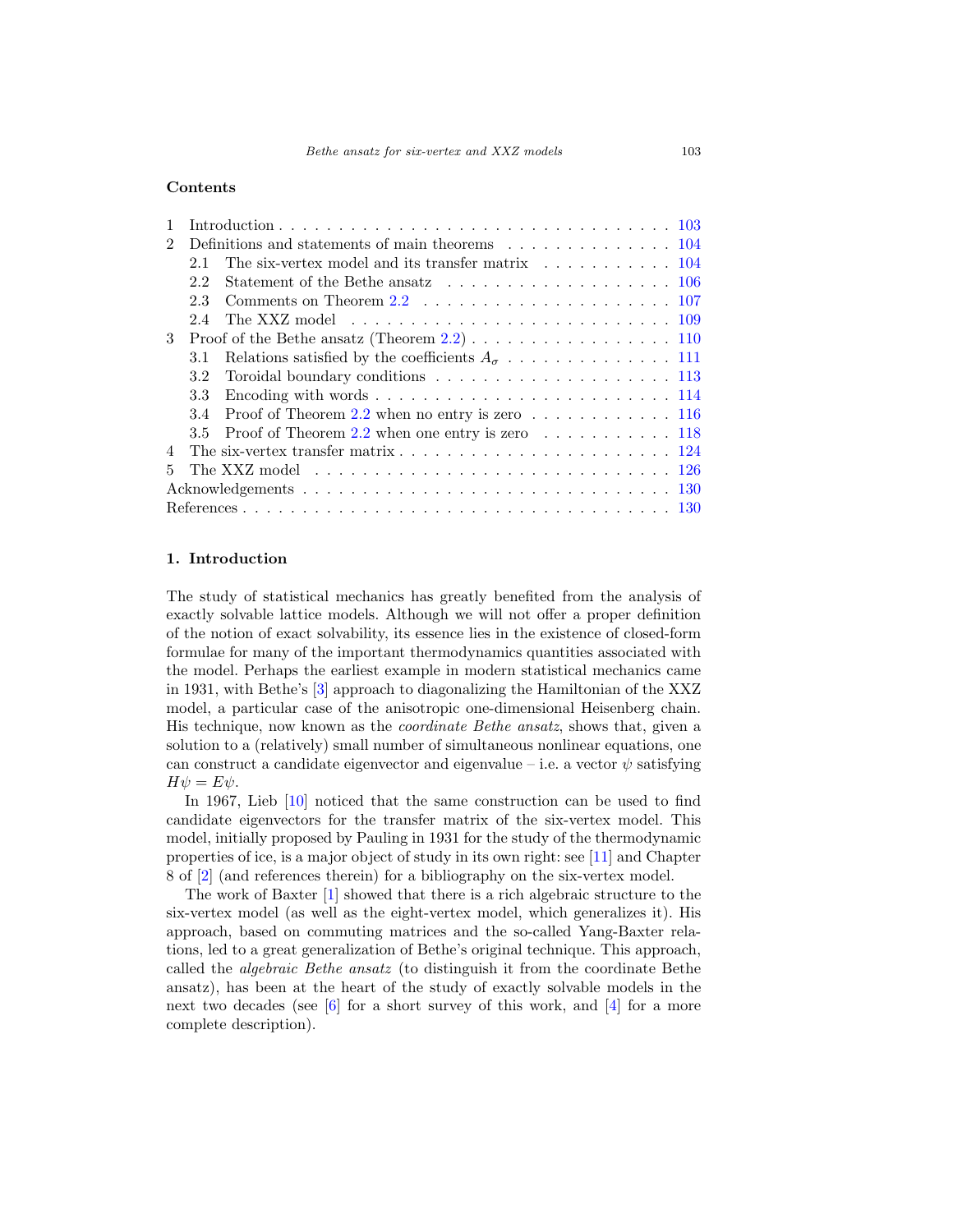#### 104 H. Duminil-Copin et al.

In this paper, we will focus on the original formulation – the coordinate Bethe ansatz – as it is sufficient for our analysis of the six-vertex model. Besides being a model of independent interest, it is also deeply connected to Fortuin-Kasteleyn percolation, which motivates our work here; we defer a discussion of this connection to [\[5\]](#page-28-0). As such, we will present a detailed derivation, aimed at a mathematical audience, of the construction of a candidate eigenvector for the six-vertex transfer matrix, under toroidal boundary conditions.

Our goal will be to provide a proof of the statements which will be needed in the subsequent papers of this series. This includes the "singular" case of the construction, in which one of the solutions to Bethe's equations is zero (see below for formal definitions). The paper ends with a short proof of the fact that the construction of the XXZ model is, in fact, identical to the one used for the six-vertex model. While these results are not new, we hope that an elementary exposition will nonetheless be of some use to the community.

# <span id="page-2-1"></span><span id="page-2-0"></span>**2. Definitions and statements of main theorems**

#### *2.1. The six-vertex model and its transfer matrix*

For the rest of the paper, fix two positive integers M and N. Write  $\mathbb{Z}_N$  and  $\mathbb{Z}_M$ for the cyclic groups of order  $N$  and  $M$ , respectively (which are identified with  $\{1,\ldots,N\}$  and  $\{1,\ldots,M\}$ , respectively). Consider the torus  $\mathbb{T}_{N,M}$ , with vertex set  $\mathbb{Z}_N \times \mathbb{Z}_M$  and edges between vertices at  $\|\cdot\|_1$ -distance 1 of each other.

Let  $\omega$  be an arrow configuration on the edges of  $\mathbb{T}_{N,M}$ , assigning one of two orientations to each edge. The six-vertex model is given by restriction  $\omega$  to configurations that have an equal number of arrows entering and exiting each vertex - a relation we call the ice rule. The rule leaves six possible configurations at each vertex, depicted in Figure [1.](#page-2-2) Assign the weight a to configurations 1 and 2, b to 3 and 4, and c to 5 and 6. This choice is made to ensure that the weight is invariant under a global arrow flip. Letting  $n_i$  be the number of vertices with configuration i in  $\omega$ , define the weight of  $\omega$  as

$$
w(\omega) = a^{n_1+n_2} \cdot b^{n_3+n_4} \cdot c^{n_5+n_6}.
$$

Furthermore, if  $\omega$  does not obey the ice rule, set  $w(\omega) = 0$ . The partition function of the model is given by

$$
Z_{6V}(a,b,c) = \sum w(\omega) ,
$$

where the sum is over all  $4^{NM}$  arrow configurations, or equivalently, over all arrow configurations satisfying the ice rule.



<span id="page-2-2"></span>Fig 1. The six possibilities for vertices in the six-vertex models. Each possibility comes with a weight a, b or c.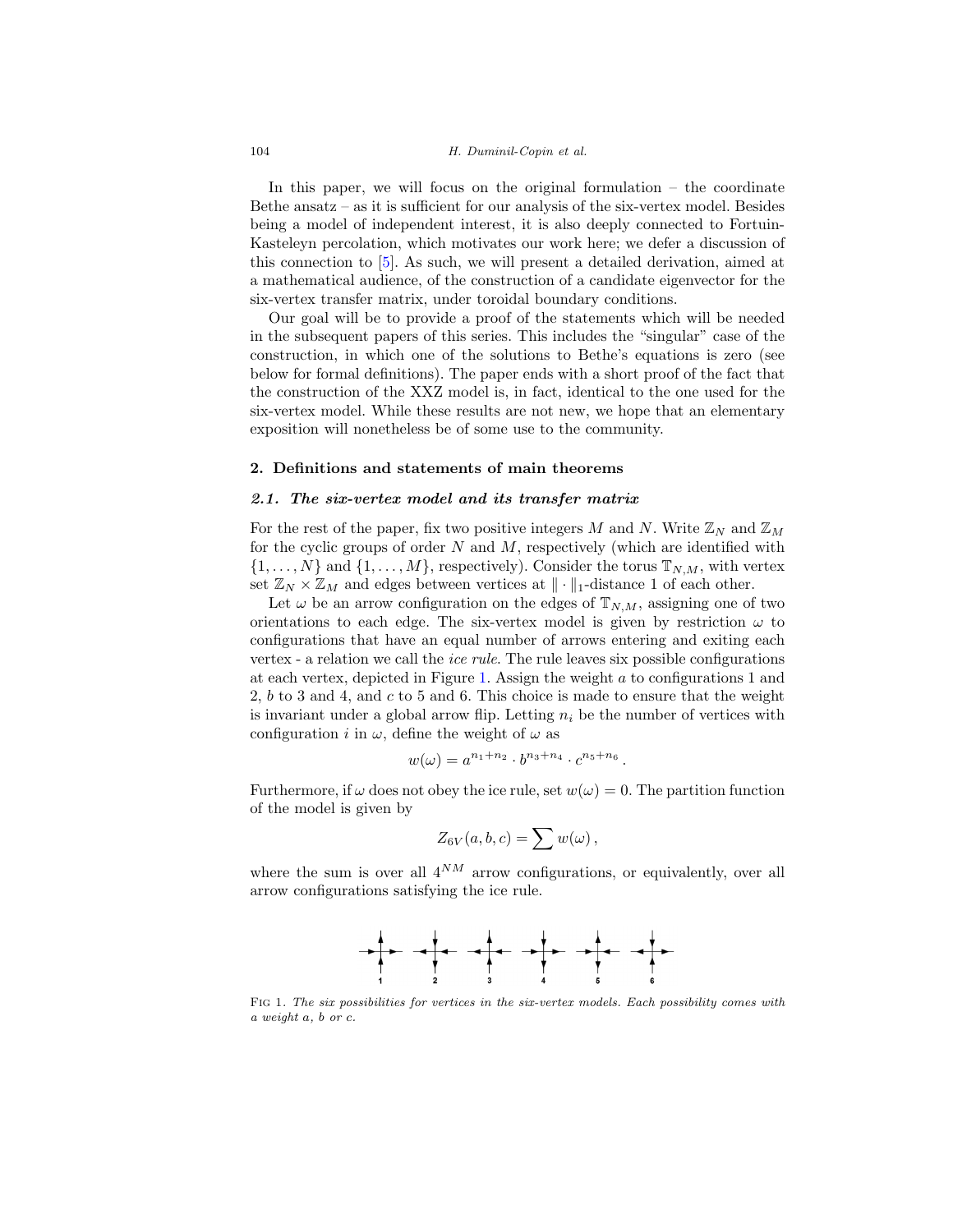In this paper, we will study the isotropic model, in which  $a = b = 1$ , while  $c > 0$ . Statements similar to that of Theorem [2.2](#page-4-1) may be formulated for arbitrary positive values of  $a, b$  and  $c$ , but we do not explore this in the present paper.

We now introduce a matrix  $V$  which turns out to be the *transfer matrix* of the model (see the next section for more details). Let  $\vec{x} = (x_1, \ldots, x_n)$  denote a vector of integers  $1 \leq x_1 < \cdots < x_n \leq N$  with  $0 \leq n \leq N$ . The quantity  $x_i$  will refer to the *i*-th coordinate of  $\vec{x}$ . We set  $|\vec{x}|$  for the length *n* of  $\vec{x}$ .

Let  $\Omega = \{-1, 1\}^{\otimes N}$  be the  $2^N$ -dimensional real vector space spanned by the basis  $\{\Psi_{\vec{x}}\}_{\vec{x}}$ , where for any  $\vec{x}, \Psi_{\vec{x}} \in {\{\pm 1\}}^N$  is given by

$$
\Psi_{\vec{x}}(i) = \begin{cases} +1 & \text{if } i \in \{x_1, \dots, x_n\}, \\ -1 & \text{if } i \notin \{x_1, \dots, x_n\}. \end{cases}
$$

Associate to each  $\Psi_{\vec{x}}$  a sequence of vertical arrows entering or exiting the vertices of  $\mathbb{Z}_N$ , with up arrows at  $x_i$  and down arrows otherwise. Note that  $|\vec{x}|$ corresponds to the number of up arrows of  $\Psi_{\vec{x}}$ .

For two basis vectors  $\Psi_{\vec{x}}, \Psi_{\vec{y}} \in \Omega$ , we say that  $\Psi_{\vec{x}}$  and  $\Psi_{\vec{y}}$  are *interlaced* if  $|\vec{x}| = |\vec{y}|$  and

$$
x_1 \leq y_1 \leq x_2 \leq \cdots \leq x_n \leq y_n
$$
 or  $y_1 \leq x_1 \leq y_2 \leq \cdots \leq y_n \leq x_n$ .

For a pair of interlacing vectors, we define

$$
P(\Psi_{\vec{x}}, \Psi_{\vec{y}}) = |\{i \in \mathbb{Z}_N : \Psi_{\vec{x}}(i) \neq \Psi_{\vec{y}}(i)\}|.
$$

The matrix V is an endomorphism of  $\Omega$  written in the basis  $(\Psi_{\vec{x}})_{\vec{x}}$ . It is defined as follows:

$$
V(\Psi_{\vec{x}}, \Psi_{\vec{y}}) = \begin{cases} 2 & \text{if } \Psi_{\vec{x}} = \Psi_{\vec{y}}; \\ c^{P(\Psi_{\vec{x}}, \Psi_{\vec{y}})} & \text{if } \Psi_{\vec{x}} \neq \Psi_{\vec{y}} \text{ and } \Psi_{\vec{x}} \text{ and } \Psi_{\vec{y}} \text{ are interleaced;} \\ 0 & \text{otherwise.} \end{cases}
$$
(2.1)

The spectral properties of this matrix encode many properties of the associated six-vertex model. As a motivating example, we will prove in Section [4](#page-22-0) one of the simplest such associations, between the trace of  $V^M$  and the partition function of the six-vertex model.

<span id="page-3-0"></span>**Proposition 2.1.** *V* is a block diagonal, symmetric matrix, fixing the subspaces

<span id="page-3-1"></span>
$$
\Omega_n := \text{Span}\{\Psi_{\vec{x}} : |\vec{x}| = n\}.
$$

Furthermore,  $Z_{6V}(1,1,c) = \text{Tr}(V^M)$ .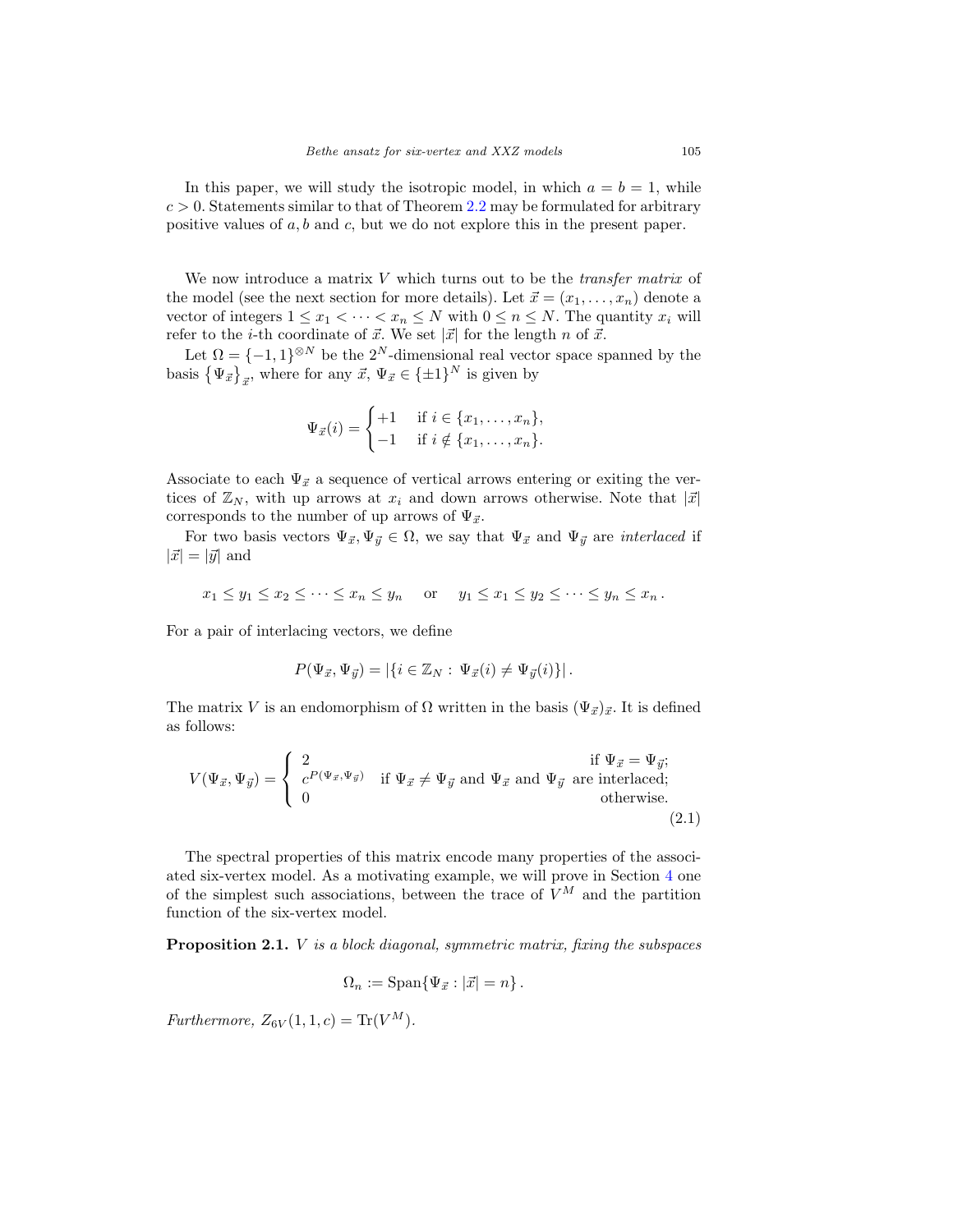# <span id="page-4-0"></span>*2.2. Statement of the Bethe ansatz*

In light of the above proposition, we have a clear interest in studying the spectral properties of  $V$  as these provide asymptotics for the partition function of the model (and other related quantities). For more precise statements, see [\[5](#page-28-0)]. The main theorem of this paper is the explicit construction of  $\psi$  and  $\Lambda$  such that  $V\psi = \Lambda \psi$ . This is the eponymous Bethe ansatz, and its proof takes up the majority of this text.

Set  $\Delta := (2 - c^2)/2$ , and define the function  $S : \mathbb{R}^2 \to \mathbb{C}$  by

$$
S(x, y) := e^{-ix} + e^{iy} - 2\Delta.
$$

If  $\Delta \in [-1, 1)$ , define  $\mu$  to be the unique solution to  $\cos(\mu) = -\Delta, \mu \in [0, \pi)$ . For  $\Delta < -1$ , set  $\mu = 0$ . We introduce the set  $\mathcal{D}_{\Delta} := (-\pi + \mu, \pi - \mu)$ . Next, we define  $\Theta : \mathcal{D}^2_{\Delta} \to \mathbb{R}$  to be the unique continuous function which satisfies  $\Theta(0,0) = 0$ and

$$
\exp(-i\Theta(x,y)) = e^{i(x-y)} \cdot \frac{S(x,y)}{S(y,x)}.
$$

Using the fact that S is Hermitian, it may be shown that such a function  $\Theta$ exists and that it is real and analytic on  $\mathcal{D}_{\Delta}$ , for any  $\Delta < 1$ . In this paper we will only use its differentiability, antisymmetry, and the algebraic relation  $(2.7)$ which follows directly from the definition.

For  $z \neq 1$ , we set

$$
L(z) := 1 + \frac{c^2 z}{1 - z}, \qquad M(z) := 1 - \frac{c^2}{1 - z}.
$$
 (2.2)

For  $|\vec{x}| = n$  and  $(p_1, p_2, \ldots, p_n) \in \mathcal{D}_{\Delta}^n$ , set

$$
\psi(\vec{x}) := \sum_{\sigma \in \mathfrak{S}_n} A_{\sigma} \prod_{k=1}^n \exp(i p_{\sigma(k)} x_k) , \qquad (2.3)
$$

where  $\mathfrak{S}_n$  is the symmetric group on n elements and

$$
A_{\sigma} := \varepsilon(\sigma) \prod_{1 \le k < \ell \le n} e^{ip_{\sigma(k)}} S(p_{\sigma(k)}, p_{\sigma(\ell)}), \quad \text{for } \sigma \in \mathfrak{S}_n,\tag{2.4}
$$

with  $\varepsilon(\sigma)$  being the signature of the permutation. We also define the vector  $\psi \in \Omega$  by

<span id="page-4-4"></span><span id="page-4-3"></span><span id="page-4-2"></span>
$$
\psi = \sum_{|\vec{x}|=n} \psi(\vec{x}) \, \Psi_{\vec{x}} \, .
$$

<span id="page-4-1"></span>**Theorem 2.2** (Bethe Ansatz for V). Fix  $n \leq N/2$ . Let  $(p_1, p_2, \ldots, p_n) \in \mathcal{D}_{\Delta}^n$ be distinct and satisfy the equations

$$
\exp(iNp_j) = (-1)^{n-1} \exp\left(-i \sum_{k=1}^n \Theta(p_j, p_k)\right), \quad \forall j \in \{1, 2, ..., n\}.
$$
 (BE)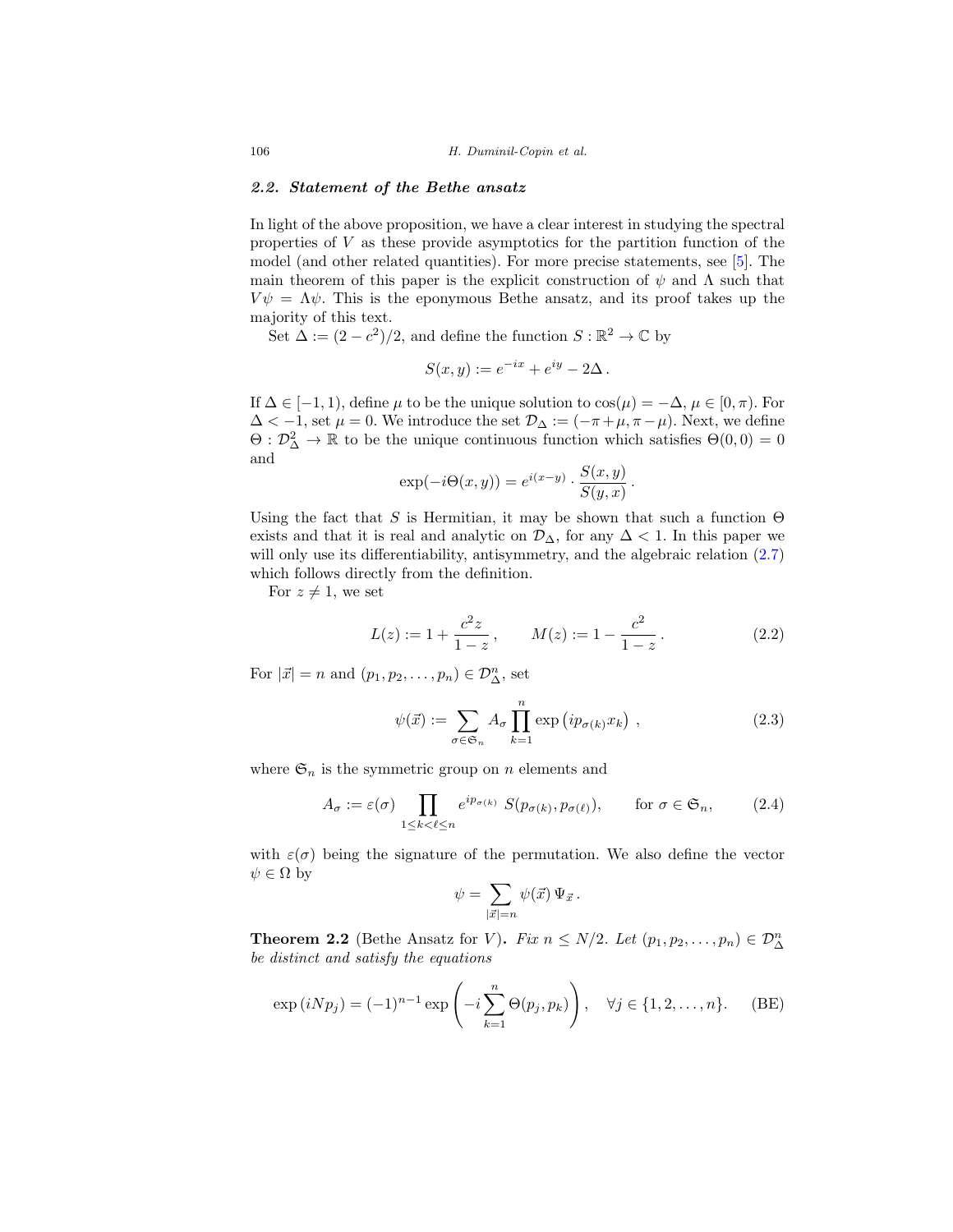Then,  $\psi$  satisfies the equation  $V\psi = \Lambda \psi$ , where

$$
\Lambda := \begin{cases} \prod_{j=1}^{n} L(e^{ip_j}) + \prod_{j=1}^{n} M(e^{ip_j}), & \text{if } p_1, \dots, p_n \text{ are non zero,} \\ \left[ 2 + c^2(N-1) + c^2 \sum_{j \neq \ell} \partial_1 \Theta(0, p_j) \right] \cdot \prod_{j \neq \ell} M(e^{ip_j}), & \text{if } p_\ell = 0 \text{ for some } \ell. \end{cases}
$$
(2.5)

We note that the restriction  $n \leq N/2$  is insignificant since the transfer matrix  $V$  is invariant under global arrow flip, and as a consequence the spectrums of V on  $\Omega_n$  and  $\Omega_{N-n}$  are identical.

## <span id="page-5-0"></span>*2.3. Comments on Theorem [2.2](#page-4-1)*

There are several important features of the theorem above which merit explicit mention:

**Logarithmic form of the Bethe ansatz** This theorem reduces the  $\binom{N}{n}$ dimensional problem of finding an eigenvector of V in  $\Omega_n$  to the solution of the n relations  $(BE)$ , often called *Bethe's equations*. In most applications, it is far more instructive to consider the equations in their logarithmic form, i.e.

<span id="page-5-3"></span><span id="page-5-2"></span>
$$
Np_j = 2\pi I_j - \sum_{k=1}^n \Theta(p_j, p_k) \quad \forall j \in \{1, 2, \dots, n\},
$$
 (2.6)

where  $\{I_i\}$  are distinct integers (resp. half integers) if n is odd (resp. even).

**Existence and uniqueness** The existence of solutions to [\(BE\)](#page-4-2) is nontrivial, and uniqueness is, in general, false (due to our ability to choose  $\{I_i\}$  in the logarithmic form). It is more instructive to consider existence and unique-ness for [\(2.6\)](#page-5-2). In our subsequent paper, we consider a specific choice of  $\{I_i\}$  to prove the existence of solutions which will generate the leading eigenvalues of V restricted to  $\Omega_{N/2-k}$  for any fixed k.

**The coefficients**  $A_{\sigma}$  and the origin of the Bethe's equations [\(BE\)](#page-4-2) The function  $A_{\sigma}$  is defined in such a way that the following relation holds true for every  $1 \leq j < n$ :

<span id="page-5-1"></span>
$$
\frac{A_{\sigma\circ(j,j+1)}}{A_{\sigma}} = -\exp(i\Theta(p_{\sigma(j)}, p_{\sigma(j+1)})),
$$
\n(2.7)

where  $(j, j + 1)$  is the transposition permuting j and  $j + 1$ . The relations [\(BE\)](#page-4-2) are introduced in order to obtain a similar identity for the transposition  $(1, n)$ permuting 1 and  $n$ 

<span id="page-5-4"></span>
$$
\frac{A_{\sigma\circ(1,n)}}{A_{\sigma}} = -\frac{\exp(iNp_{\sigma(n)})}{\exp(iNp_{\sigma(1)})} \times \exp\left(i\Theta(p_{\sigma(n)}, p_{\sigma(1)})\right). \tag{2.8}
$$

This equation can be seen as enforcing toroidal boundary conditions. Those two relations are proved in Section [3.3,](#page-12-0) and play a fundamental role in the proof.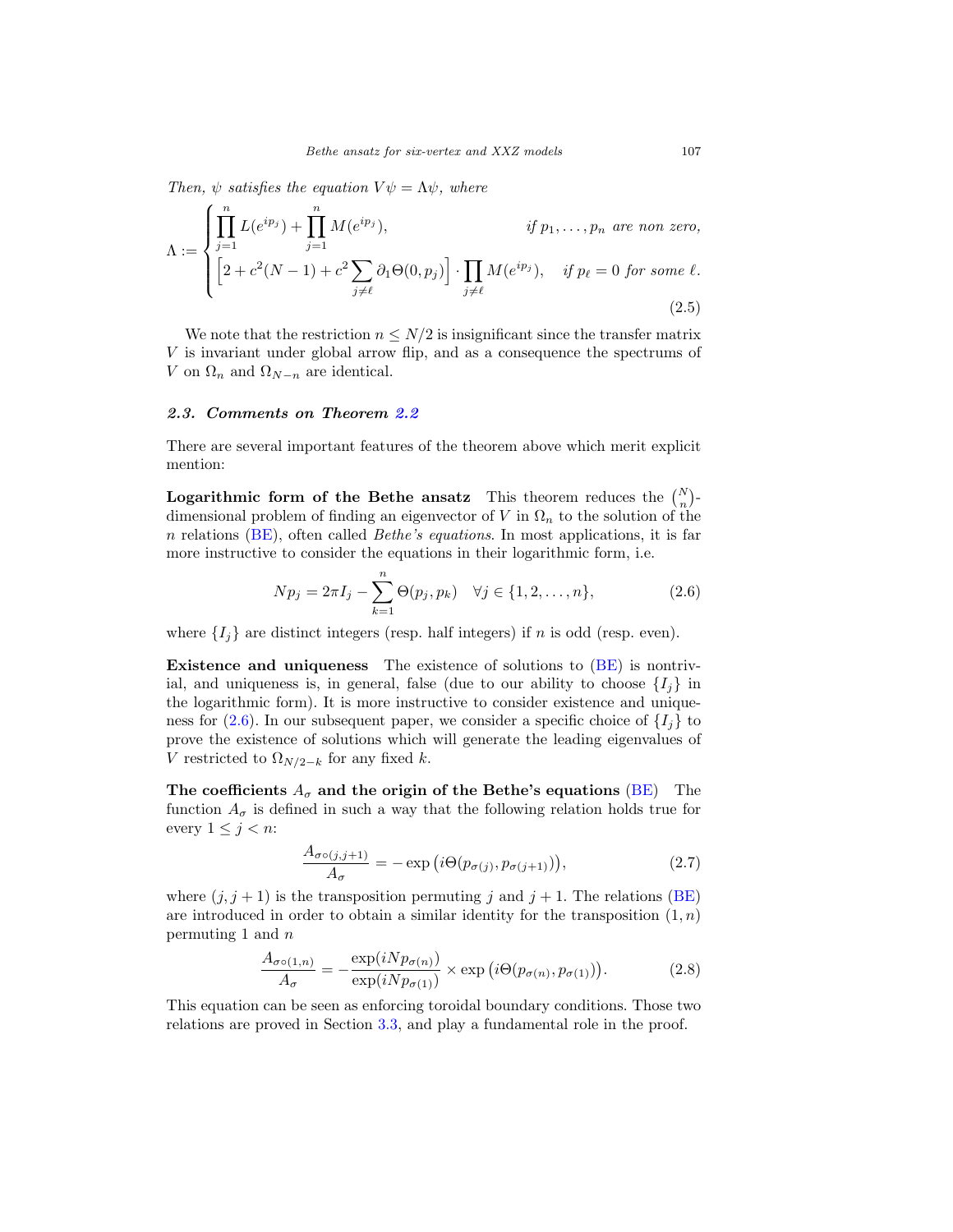**The role of the singularity** Inspecting the form of  $L(z)$  and  $M(z)$  clearly indicates that the case  $p_{\ell} = 0$  for some  $\ell$  requires special treatment. Moreover, solutions of [\(BE\)](#page-4-2) in which  $p_\ell = 0$  for some  $\ell$  are not esoteric. In fact, the leading eigenvalue of V restricted to  $\Omega_n$  is given by such a solution whenever n is odd.

Note that the  $p_{\ell} = 0$  formula in [\(2.5\)](#page-5-3) is not given by a simple limit of the formula in the line that precedes it; instead, it includes terms depending on the derivative of Θ that would have canceled out algebraically in the non-degenerate case.

This degenerate case only appears when  $a = b$ . Theorem [2.2](#page-4-1) may be extended to a general six-vertex model by setting  $\Delta = (a^2 + b^2 - c^2)/2ab$ , and replacing L and M by  $[ab + (c^2 - b^2)z]/[a^2 - abz]$  and  $[a^2 - c^2 - abz]/[ab - b^2z]$ , respectively (setting  $a = b = 1$  gives the formulation above). Then, whenever  $a \neq b$ ,  $L(e^{ip})$ and  $M(e^{ip})$  are bounded for all values of p, thus eliminating the need for the singular case of Theorem [2.2.](#page-4-1)

**Nontriviality of**  $\psi$  It is important to note that the theorem does not guarantee that  $\psi$  is a true eigenvector of V, as it may be identically equal to 0. In order to apply  $(BE)$  to deduce information on the spectrum of  $V$ , one must have an independent argument that ensures that  $\psi$  is nonzero. A quick computation shows that, for  $(p_1, \ldots, p_n) \in \mathcal{D}_{\Delta}^n$  with at least two equal entries, the vector  $\psi$  given by [\(2.3\)](#page-4-3) is identically 0; this explains the condition that  $p_1, \ldots, p_n$  be distinct. Again, specifying a set of  $\{I_i\}$  in the logarithmic form of Bethe's equations is an essential step in applications, and usually enables one to prove that  $\psi \neq 0$  on a case-by-case basis.

**Link with the free energy** One of the most tantalizing probabilistic applications of the Bethe ansatz is that it allows one to compute certain interesting macroscopic quantities of the model. The most straightforward example is the free energy, or the exponential rate of growth of the partition function. If  $\Lambda_N$  is the largest eigenvalue of  $V$  (in modulus), and is simple, the first-order asymptotics of the partition function  $Z_{6V}(1, 1, c)$  on  $\mathbb{T}_{N,M}$  is given by

$$
Z_{6V}(1,1,c) = \text{Tr}(V^M) = \Lambda_N^M(1 + o(1))
$$

for large M. Therefore, the free energy may be computed via the asymptotic rate of growth of  $\Lambda_N$  as the size N of the system grows to infinity.

We are not aware of any general technique pointing out any particular eigenvalue(s) produced by the Bethe ansatz as the largest one(s). In the particular case of the six-vertex model, the transfer matrix decomposes into Perron-Frobenius blocks, each having a simple eigenvalue of maximum modulus. Working in the context of the XXZ model (which will be introduced below), Yang and Yang [\[12](#page-28-10)] showed that the choice of  $I_j = j - (n + 1)/2$  for all j in the logarithmic form of Bethe's equations will identify the Perron-Frobenius eigenvalue whenever  $\Delta \in [0, 1]$ . The same paper offers compelling but nonrigorous evidence for other values of  $\Delta$ . Soon after, Lieb [\[10](#page-28-4)] used the work of Yang and Yang, and an additional unproven assumption, to compute a formula for the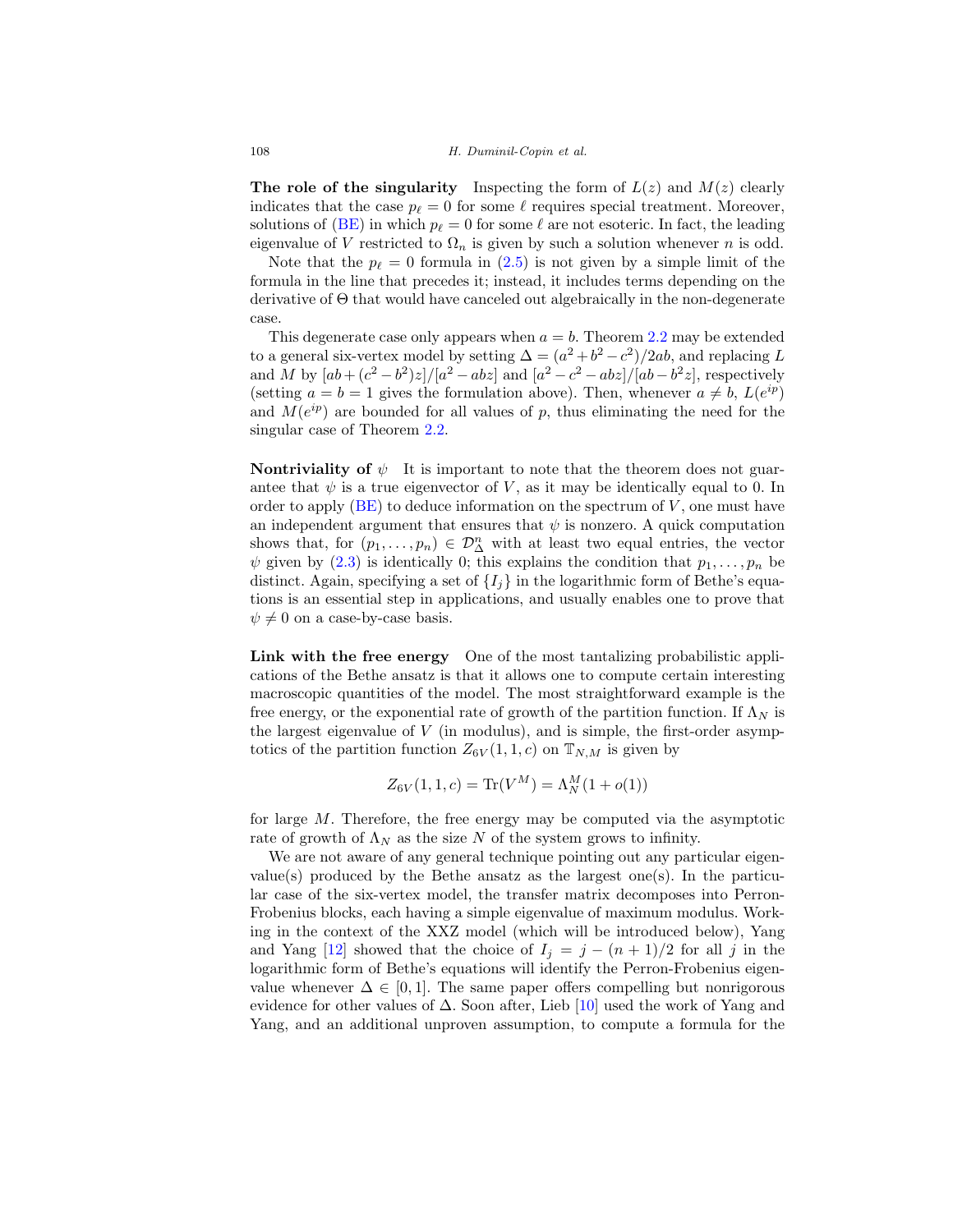free energy of the six-vertex model. Our subsequent work [\[5](#page-28-0)] confirms Yang and Yang's assertion and Lieb's formulas for  $\Delta < -1$ , though we do so through an indirect, involved argument.

There are many other spectral properties of  $V$  which are believed to correspond with macroscopic quantities of the underlying model, and which may be studied using the Bethe ansatz. For instance, the gap between the largest and second-largest eigenvalues is expected to be related to the correlation length and the surface tension of the model (for a physical discussion of these facts, see [\[2\]](#page-28-6)). As seen in [\[5](#page-28-0)], some of these physics predictions can be turned into mathematical theorems. In particular, obtaining more information on the leading eigenvalues of the different Perron-Frobenius blocks of V permits us to compute the correlation length of a closely related model, called the random-cluster model.

# <span id="page-7-0"></span>*2.4. The XXZ model*

The final result of this paper relates to the XXZ model on  $\mathbb{Z}_N$ , which describes a one-dimensional, periodic system of spin 1/2 particles. For an introduction to the Bethe ansatz that is focused on the XXZ model and aimed at physicists, we refer the interested reader to the work of Karbach, Hu and Müller [\[7,](#page-28-11) [8,](#page-28-12) [9](#page-28-13)]. Our goal here is not to present a detailed analysis of this model; instead, we will present a short proof that the Bethe ansatz vector  $\psi$  of the six-vertex model is also useful for this a priori very different model.

To do so, we must first define the Hamiltonian H of the XXZ model. We conserve the notation  $\Omega$  as the vector space spanned by vertical arrow configurations on  $\mathbb{Z}_N$ . For any  $i \in \mathbb{Z}_N$ , let  $w_i : \Omega \to \Omega$  be the linear operator which exchanges the arrows at  $i$  and  $i + 1$ , whenever they are different, and is zero otherwise. For  $\Delta < 1$ , let

$$
H_i(\Psi_{\vec{x}}, \Psi_{\vec{y}}) = \begin{cases} \Delta/2 & \text{if } \Psi_{\vec{x}} = \Psi_{\vec{y}} \text{ and } \Psi_{\vec{x}}(i) = \Psi_{\vec{x}}(i+1); \\ -\Delta/2 & \text{if } \Psi_{\vec{x}} = \Psi_{\vec{y}} \text{ and } \Psi_{\vec{x}}(i) \neq \Psi_{\vec{x}}(i+1); \\ 1 & \text{if } w_i(\Psi_{\vec{x}}) = \Psi_{\vec{y}}; \\ 0 & \text{otherwise.} \end{cases}
$$
(2.9)

The Hamiltonian  $H$  is defined by

$$
H:=\sum_{i=1}^N H_i\,.
$$

<span id="page-7-1"></span>**Theorem 2.3.** Fix  $\Delta < 1$  and  $n \leq N/2$ . Assume  $(p_1, p_2, \ldots, p_n) \in \mathcal{D}_{\Delta}^n$  are distinct and satisfy [\(BE\)](#page-4-2) and let  $\psi$  be defined as in Theorem [2.2.](#page-4-1) Then

$$
H\psi = E\psi ,
$$

where

$$
E = \frac{N\Delta}{2} - 2\sum_{k=1}^{n} [\Delta - \cos(p_k)].
$$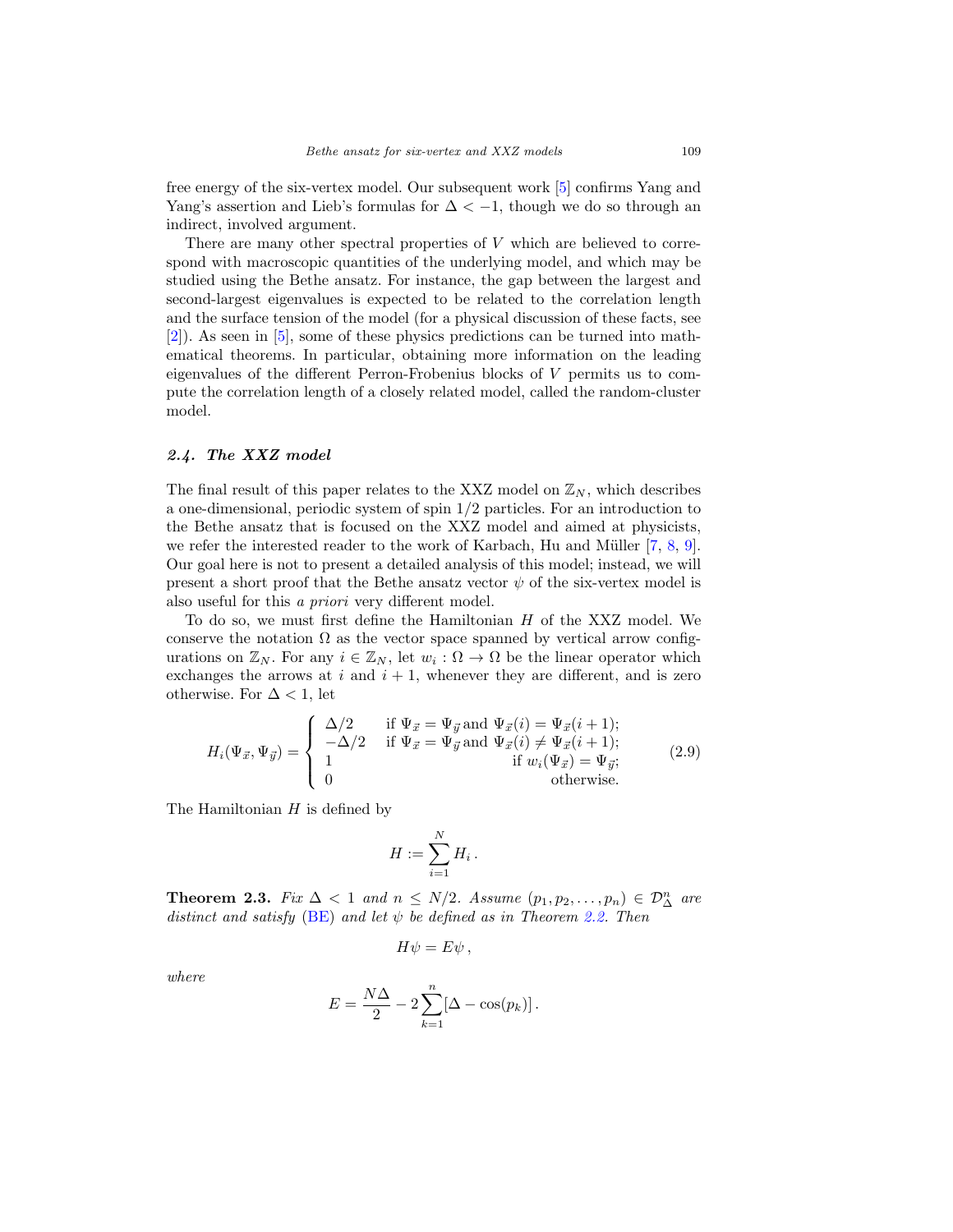This result is simpler to prove once we know that  $\psi$  is an eigenvector of  $V^{(n)}$ , rather than directly: we will simply show that H and  $V^{(n)}$  commute, and therefore share eigenvectors. The exact value of  $E$  will appear through direct computation.

**Organization of the paper** Section [3](#page-8-0) contains the proof of Theorem [2.2,](#page-4-1) the main result of this paper. In Section [4](#page-22-0) we prove Proposition [2.1](#page-3-0) on the structure and role of the transfer matrix. Finally, in Section [5,](#page-24-0) we prove Theorem [2.3,](#page-7-1) the equivalent of Theorem [2.2](#page-4-1) for the XXZ model.

# <span id="page-8-0"></span>**3. Proof of the Bethe ansatz (Theorem [2.2\)](#page-4-1)**

We begin by introducing some useful notation. For the entire section, fix  $n \leq$  $N/2$  and some  $(p_1, p_2, \ldots, p_n) \in \mathcal{D}_{\Delta}^n$  where the  $p_i$  are distinct. Set

$$
z_j = e^{ip_j} \in \{z \in \mathbb{C} : |z| = 1\}, \quad \forall j \in \{1, ..., n\}.
$$

Given  $\sigma \in \mathfrak{S}_n$  and a vector  $\vec{x}$ , set

$$
Z_{\sigma}^{\vec{x}} := \prod_{j=1}^{n} z_{\sigma(j)}^{x_j} = e^{i \langle p \circ \sigma, \vec{x} \rangle}.
$$
 (3.1)

Also fix for the whole section a vector  $\vec{x}$  with  $|\vec{x}| = n$ . Recall the definition of  $\psi$  from the statement of the theorem. Using the notation introduced above and the definition of interlacement, the coordinate  $V\psi(\vec{x})$  of the vector  $V\psi$  along  $\Psi_{\vec{x}}$  can be written as

$$
V\psi(\vec{x}) = \sum_{\sigma \in \mathfrak{S}_n} A_{\sigma} \sum_{1 \le y_1 \le x_1 \le \dots \le y_n \le x_n} c^{P(\Psi_{\vec{x}}, \Psi_{\vec{y}})} Z_{\sigma}^{\vec{y}}
$$
  
+ 
$$
\sum_{\sigma \in \mathfrak{S}_n} A_{\sigma} \sum_{x_1 \le y_1 \le \dots \le x_n \le y_n \le N} c^{P(\Psi_{\vec{x}}, \Psi_{\vec{y}})} Z_{\sigma}^{\vec{y}}.
$$
(3.2)

Note that the weight of  $\vec{y} = \vec{x}$  is split up over both sums. Also keep in mind that the sums are on  $\vec{y} = (y_1, \ldots, y_n)$ , where the  $y_i$  are distinct and ordered.

One needs to show that the expression above is equal to  $\Lambda \psi(\vec{x})$ . Our proof is organized as follows.

- In Section [3.1,](#page-9-0) we state a lemma that provides several important relations satisfied by the coefficients  $A_{\sigma}$ , which will be used later in the proof.
- In Section [3.2,](#page-11-0) we provide a change of variables formula based on Bethe's equations. This formula allows us to "merge" the two terms in [\(3.2\)](#page-8-1) and provides us with the compact expression

<span id="page-8-2"></span><span id="page-8-1"></span>
$$
V\psi(\vec{x}) = \sum_{\sigma \in \mathfrak{S}_n} A_{\sigma} R_{\sigma},\tag{3.3}
$$

where  $R_{\sigma}$  will be defined as a sum suitable for further manipulations.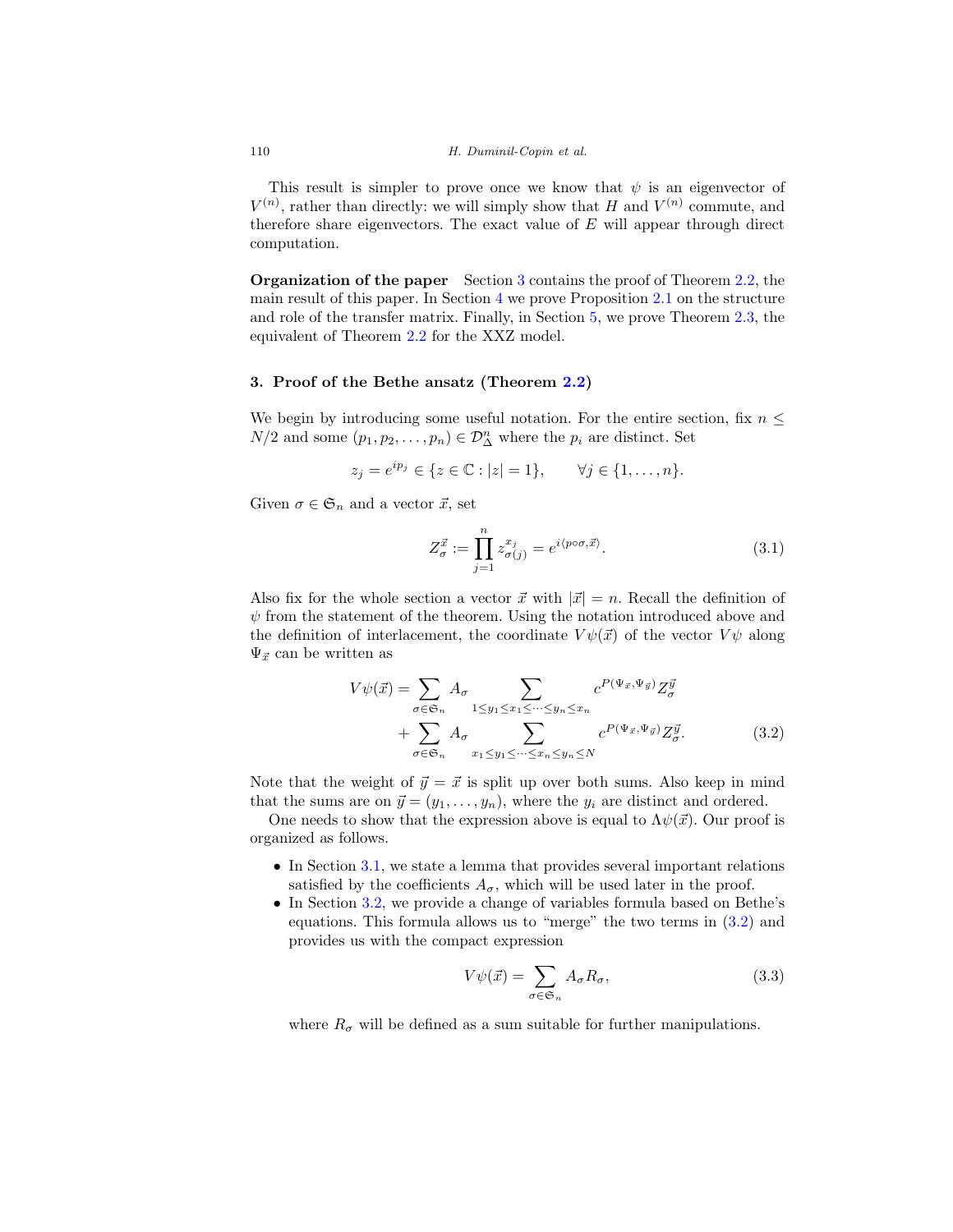• In Section [3.3,](#page-12-0) we perform certain algebraic manipulations in order to rewrite the sum on the RHS of [\(3.3\)](#page-8-2). More precisely, we define a set of words W as well as functions  $r_{\sigma}, Z_{\sigma}: W \to \mathbb{C}$  (defined in terms of the functions L, M and the  $z_i$ 's) and prove an expression of the form

<span id="page-9-1"></span>
$$
R_{\sigma} = \sum_{w \in \mathcal{W}} r_{\sigma}(w) Z_{\sigma}(w).
$$
 (3.4)

The only requirement for this re-encoding step will be that none of the  $z_i$ 's is equal to 1 (or, equivalently, that none of the  $p_i$ 's is equal to 0). This requirement is important when computing partial sums of the form  $\sum_{x_i\leq y\leq x_i} z^y_{\sigma(i)}.$ 

• In Section [3.4,](#page-14-0) we prove that  $V\psi(\vec{x})=\Lambda\psi(\vec{x})$  in the non-singular case, when none of the  $p_i$ 's is equal to 0. In this case the two steps  $(3.3)$  and  $(3.4)$ are valid and we can write

$$
V\psi(\vec{x}) = \sum_{w \in \mathcal{W}} \sum_{\sigma \in \mathfrak{S}_n} A_{\sigma} r_{\sigma}(w) Z_{\sigma}(w).
$$

We conclude the proof by showing that for any non-constant  $w \in \mathcal{W}$ ,

$$
\sum_{\sigma \in \mathfrak{S}_n} A_{\sigma} r_{\sigma}(w) Z_{\sigma}(w) = 0.
$$
 (3.5)

The remaining terms corresponding to constant words will be equal to  $\Lambda \psi(\vec{x})$ .

• In Section [3.5,](#page-16-0) we treat the singular case when one entry  $p_{\ell} = 0$ . In this case, the encoding with words [\(3.4\)](#page-9-1) is not valid directly (since  $z_{\ell} = 1$ ). Nevertheless, we will be able to perform a perturbative strategy, and write

$$
V\psi(\vec{x}) = \lim_{\varepsilon \to 0} \sum_{w \in \mathcal{W}} \sum_{\sigma \in \mathfrak{S}_n} A_{\sigma} r_{\sigma}^{\varepsilon}(w) Z_{\sigma}^{\varepsilon}(w)
$$

where  $r^{\varepsilon}_{\sigma}$  and  $Z^{\varepsilon}_{\sigma}$  are defined by replacing  $p_{\ell} (= 0)$  with  $\varepsilon$  in the definition of  $r_{\sigma}$  and  $Z_{\sigma}$ . When analyzing the contribution (as  $\varepsilon \to 0$ ) of words in W, we will need to keep track of the first order terms (terms of order  $\varepsilon$ ) which compensate diverging terms of the form  $L(e^{i\varepsilon})$  or  $M(e^{i\varepsilon})$  and do not vanish in the limit: this explains the different expression of  $Λ$  when one of the  $p_i$ 's is 0.

#### <span id="page-9-0"></span>*3.1. Relations satisfied by the coefficients*  $A_{\sigma}$

The coefficients  $A_{\sigma}$  defined in [\(2.4\)](#page-4-4) play an important role in our proof. In order to perform algebraic manipulations, one needs to express  $A_{\sigma \circ \sigma'}$  as a function of  $A_{\sigma}$  for certain permutations  $\sigma'$ . Furthermore, the coefficients  $A_{\sigma}$  are related to the functions  $L$  and  $M$  introduced in Section [2.2.](#page-4-0) In the lemma below, we state the relations needed for our derivation of the Bethe ansatz.

Let  $\tau$  be the permutation with  $\tau(i) = i + 1$  for  $1 \leq i \leq n$  and  $\tau(n) = 1$ . Moreover, let  $(j, k)$  be the transposition inverting the elements j and k.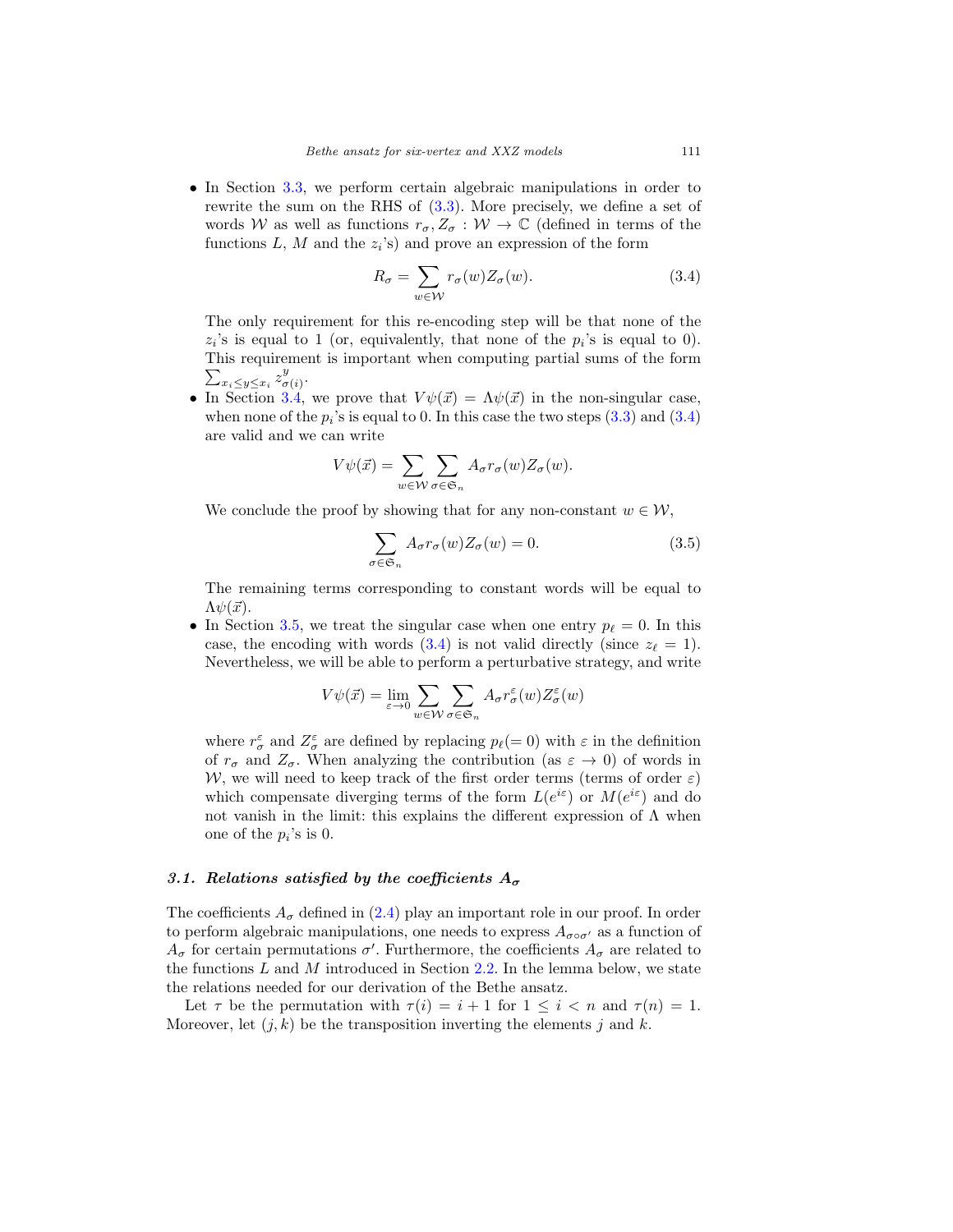112 H. Duminil-Copin et al.

<span id="page-10-4"></span>**Lemma 3.1.** Assume that  $(p_1, \ldots, p_n) \in \mathcal{D}_{\Delta}^n$  satisfies Bethe's equations [\(BE\)](#page-4-2), and let  $A_{\sigma}$  be the coefficients defined by [\(2.4\)](#page-4-4). Then, for every  $\sigma \in \mathfrak{S}_n$ , we have

$$
\frac{A_{\sigma \circ (j,j+1)}}{A_{\sigma}} = -\exp\left(i\Theta(p_{\sigma(j)}, p_{\sigma(j+1)})\right) \quad \text{for every } 1 \le j < n,\tag{3.6}
$$

$$
\frac{A_{\sigma\circ(n,1)}}{A_{\sigma}} = -\left(\frac{z_{\sigma(n)}}{z_{\sigma(1)}}\right)^N \cdot \exp\left(i\Theta(p_{\sigma(n)}, p_{\sigma(1)})\right),\tag{3.7}
$$

$$
\frac{A_{\sigma \circ \tau}}{A_{\sigma}} = z_{\sigma(1)}^{-N}.
$$
\n(3.8)

Furthermore, when  $p_j$  and  $p_k$  are nonzero,

<span id="page-10-3"></span><span id="page-10-2"></span><span id="page-10-1"></span><span id="page-10-0"></span>
$$
\exp(i\Theta(p_j, p_k)) = \frac{M(z_j)L(z_k) - 1}{M(z_k)L(z_j) - 1}.
$$
\n(3.9)

**Remark 3.2.** Equations  $(3.6)$  and  $(3.9)$  do not use that the  $p_k$ 's are solutions of Bethe's equations.

*Proof.* Equations  $(3.6)$  and  $(3.9)$  are straightforward consequences of the definitions of  $A_{\sigma}$  and  $\Theta$ . In order to prove [\(3.8\)](#page-10-2), we use the transposition decomposition  $\tau = (1, 2) \circ \cdots \circ (n - 1, n)$  and apply  $(3.6)$   $n - 1$  times to deduce

$$
\frac{A_{(\sigma \circ \tau)}}{A_{\sigma}} = (-1)^{n-1} \cdot \exp\left(i \sum_{k=2}^{n} \Theta\left(p_{\sigma(1)}, p_{\sigma(k)}\right)\right)
$$

$$
= (-1)^{n-1} \cdot \exp\left(i \sum_{k=1}^{n} \Theta\left(p_{\sigma(1)}, p_k\right)\right).
$$

In the last equality, we used the fact that  $\Theta(p, p) = 0$  to add the missing term in the sum. Therefore,

$$
\frac{A_{(\sigma \circ \tau)} z_{\sigma(1)}^N}{A_{\sigma}} = (-1)^{n-1} \exp\left( i p_{\sigma(1)} N + i \sum_{k=1}^n \Theta\left( p_{\sigma(1)}, p_k \right) \right) \stackrel{\text{(BE)}}{=} 1,
$$

which proves  $(3.8)$ .

Finally, we deduce [\(3.7\)](#page-10-3) from the previous computations by using the decomposition  $(n, 1) = \tau^{-1} \circ (1, 2) \circ \tau$ . We find

$$
\frac{A_{\sigma\circ(n,1)}}{A_{\sigma}} = \frac{A_{\sigma\circ\tau^{-1}}}{A_{\sigma}} \cdot \frac{A_{\sigma\circ\tau^{-1}\circ(1,2)}}{A_{\sigma\circ\tau^{-1}}} \cdot \frac{A_{\sigma\circ\tau^{-1}\circ(1,2)\circ\tau}}{A_{\sigma\circ\tau^{-1}\circ(1,2)}} \n= z_{\sigma(n)}^N \cdot \left[ -\exp\left(i\Theta(p_{\sigma\circ\tau^{-1}(1)}, p_{\sigma\circ\tau^{-1}(2)})\right)\right] \cdot z_{(\sigma\circ\tau^{-1}\circ(1,2))(1)}^{-N} \n= -\left(\frac{z_{\sigma(n)}}{z_{\sigma(1)}}\right)^N \cdot \exp\left(-i\Theta(p_{\sigma(1)}, p_{\sigma(n)})\right) \n= -\left(\frac{z_{\sigma(n)}}{z_{\sigma(1)}}\right)^N \cdot \exp\left(i\Theta(p_{\sigma(n)}, p_{\sigma(1)})\right),
$$

where in the last line we used the antisymmetry of  $\Theta$ .

 $\Box$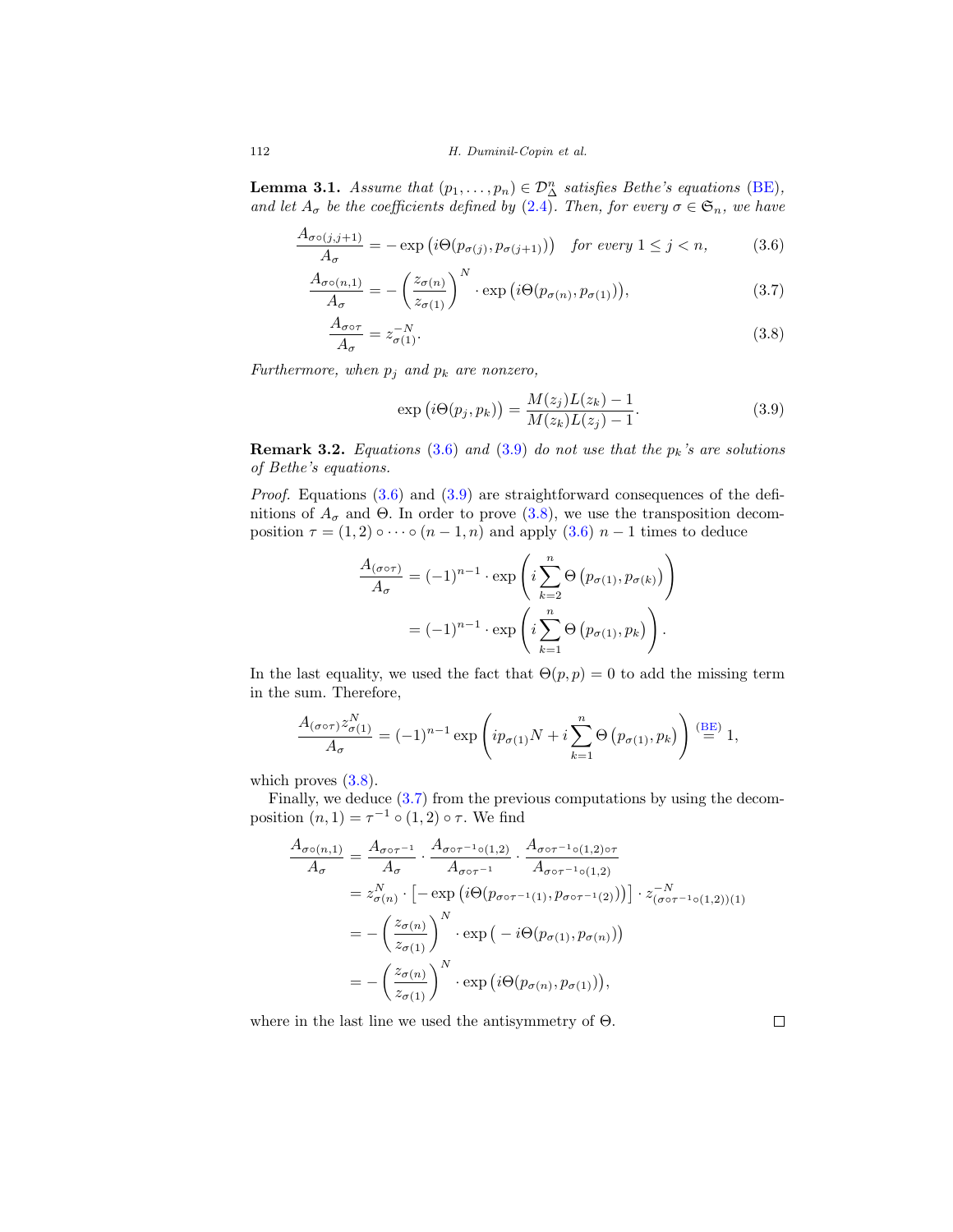#### <span id="page-11-0"></span>*3.2. Toroidal boundary conditions*

As mentioned in the first comment of Section [2.3,](#page-5-0) Bethe's equations [\(BE\)](#page-4-2) implies the important "boundary relation" [\(2.8\)](#page-5-4) between the coefficients  $A_{\sigma}$ 's. This relation will allow us to perform a change of variables, stated in the proposition below, that will be instrumental in our proof.

To express this formula in a compact way, set  $x_0 = x_N - N \leq 0$ . Recall that

<span id="page-11-3"></span>
$$
c^{P(\Psi_{\vec{x}},\Psi_{\vec{y}})} = \prod_{k=1}^{n} c^{2 \cdot \mathbf{1}_{y_k \notin \{x_{k-1}, x_k\}}}
$$
(3.10)

for any  $\vec{y}$  interlaced with  $\vec{x}$ . We extend this formula to all sets  $(y_1, \ldots, y_n)$  with  $x_0 \leq y_1 \leq x_1 \leq \cdots \leq x_{n-1} \leq y_n \leq x_n$ . Henceforth  $\vec{y}$  is considered to satisfy the more relaxed condition above; in particular, we may have  $y_1 < 0$  and  $y_j = y_{j+1}$ for certain  $j$ 's.

Recall that  $\tau$  is the cyclic permutation of  $\{1,\ldots,n\}$  defined by  $\tau(n) = 1$  and  $\tau(i) = i + 1$  for each  $1 \leq i < n$ .

<span id="page-11-2"></span>**Proposition 3.3** (Change of variables formula). Assume that  $(p_1, \ldots, p_n) \in \mathcal{D}_{\Delta}^n$ satisfies Bethe's equations [\(BE\)](#page-4-2). For any function  $f : \mathfrak{S}_n \to \mathbb{R}$ ,

<span id="page-11-1"></span>
$$
\sum_{\sigma \in \mathfrak{S}_n} A_{\sigma} f(\sigma) Z_{\sigma}^{\vec{x}} = \sum_{\sigma \in \mathfrak{S}_n} A_{\sigma} f(\sigma \circ \tau) Z_{\sigma}^{\tau^{-1} \vec{x}}, \tag{3.11}
$$

where  $\tau^{-1}\vec{x} := (x_0, x_1, \ldots, x_{n-1}).$ 

*Proof.* By making the change of variables  $\sigma \mapsto \sigma \circ \tau$ , the LHS of [\(3.11\)](#page-11-1) is equal to

$$
\sum_{\sigma \in \mathfrak{S}_n} A_{(\sigma \circ \tau)} f(\sigma \circ \tau) Z_{(\sigma \circ \tau)}^{\vec{x}}.
$$
 (3.12)

Then, [\(3.8\)](#page-10-2) and the straightforward computation  $Z_{\sigma \circ \tau}^{\vec{x}} = z_{\sigma(1)}^N Z_{\sigma}^{\tau^{-1} \vec{x}}$  complete the proof.

<span id="page-11-4"></span>**Corollary 3.4.** If  $p_1, \ldots, p_n$  are solutions of Bethe's equations [\(BE\)](#page-4-2), then

<span id="page-11-5"></span>
$$
V\psi(\vec{x}) = \sum_{\sigma \in \mathfrak{S}_n} A_{\sigma} \sum_{\underline{x_0 \le y_1 \le x_1 \le y_2 \le \cdots \le x_{n-1} \le y_n \le x_n}} c^{P(\Psi_{\vec{x}}, \Psi_{\vec{y}})} Z_{\sigma}^{\vec{y}}, \qquad (3.13)
$$

where the second sum is such that the  $y_i$ 's must all be distinct modulo N.

*Proof.* Consider the two terms on the RHS of  $(3.2)$ . By applying the change of variables formula of Proposition  $3.3$  and reindexing  $\vec{y}$ , the second term is equal to

$$
\sum_{\sigma\in\mathfrak{S}_n}A_{\sigma}\sum_{x_0\leq y_1\leq 0\leq x_1\leq y_2\leq\cdots\leq x_{n-1}\leq y_n\leq x_n}c^{P(\Psi_{\vec{x}},\Psi_{\vec{y}})}Z^{\vec{y}}_{\sigma}.
$$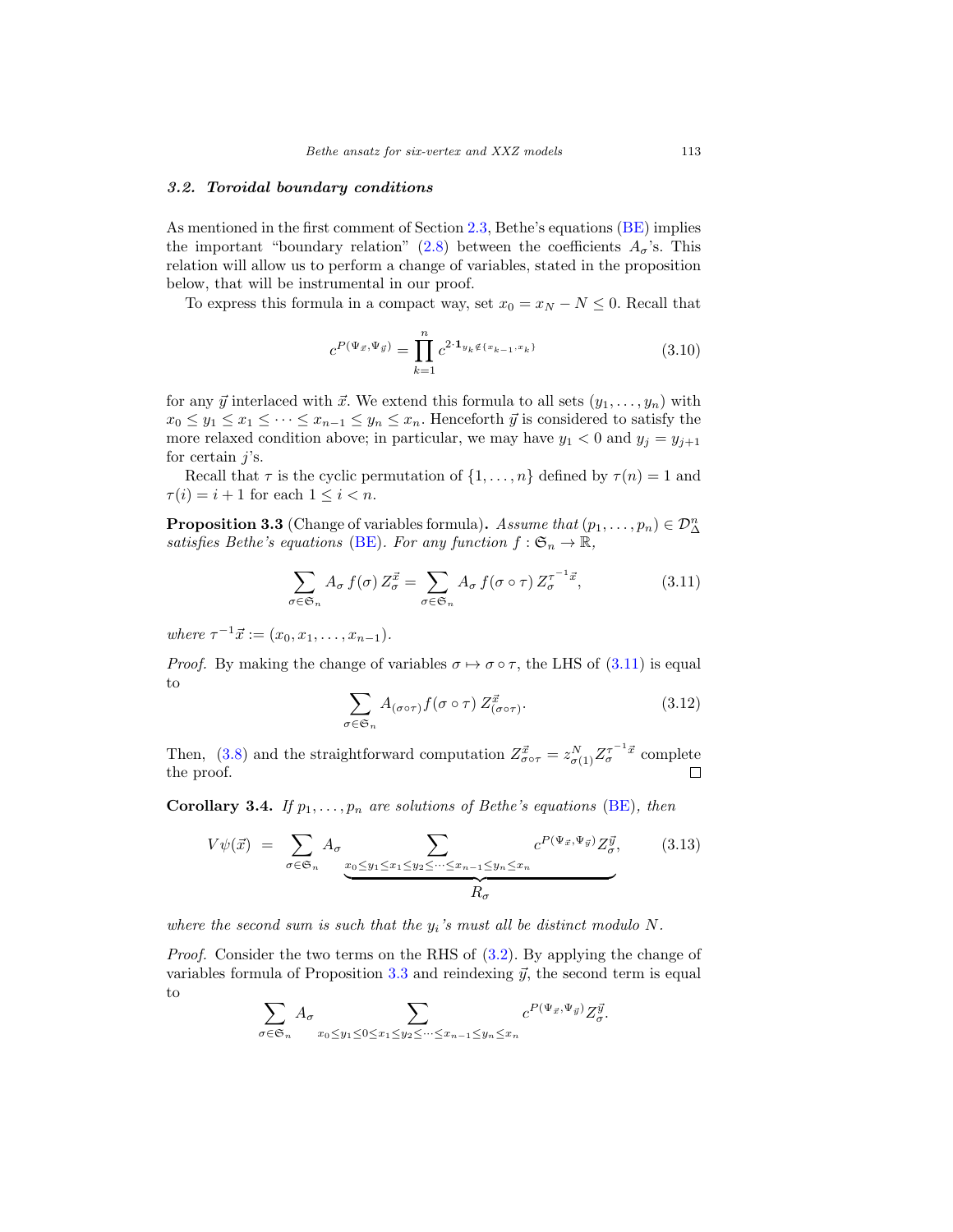Then, combining this expression with the first term on the RHS of [\(3.2\)](#page-8-1) yields the desired expression for  $(V\psi)(\vec{x})$ .  $\Box$ 

# <span id="page-12-0"></span>*3.3. Encoding with words*

The goal of this section is to provide an alternate sum representation for  $R_{\sigma}$ . For this part, we do not assume that  $(p_1, \ldots, p_n)$  satisfy [\(BE\)](#page-4-2).

Computing directly  $R_{\sigma}$  is rather cumbersome, due to the restriction forcing the  $y_i$ 's to be distinct. To illustrate the fact that the restriction on the  $y_i$ 's to be distinct creates the main difficulty, let us start by computing a slightly different quantity obtained by considering the sum  $R_{\sigma}(\emptyset)$  (the notation will become clear later) of the expression  $c^{P(\Psi_{\vec{x}}, \Psi_{\vec{y}})} Z_{\sigma}^{\vec{y}}$  for all  $y_1, \ldots, y_n$  with  $x_0 \leq$  $y_1 \leq x_1 \leq y_2 \cdots \leq x_n$  – even when the terms  $y_1, \ldots, y_n$  are not distinct modulo N (the notation  $c^{P(\Psi_{\vec{x}},\Psi_{\vec{y}})}$  in this case was defined in [\(3.10\)](#page-11-3)). Recall that  $\vec{x}$  is fixed and that the sum below is only on the  $y_i$ .

$$
R_{\sigma}(\emptyset) := \sum_{x_0 \leq y_1 \leq x_1 \leq y_2 \leq \dots \leq x_n} c^{P(\Psi_{\vec{x}}, \Psi_{\vec{y}})} Z_{\sigma}^{\vec{y}}
$$
  
\n
$$
= \sum_{x_0 \leq y_1 \leq x_1 \leq y_2 \leq \dots \leq x_n} \prod_{k=1}^n c^{2 \cdot \mathbf{1}_{y_k \notin \{x_{k-1}, x_k\}}} z_{\sigma(k)}^{y_k}
$$
  
\n
$$
= \sum_{x_0 \leq y_1 \leq x_1} c^{2 \cdot \mathbf{1}_{y_1 \notin \{x_0, x_1\}}} z_{\sigma(1)}^{y_1} \sum_{x_1 \leq y_2 \leq x_2} c^{2 \cdot \mathbf{1}_{y_2 \notin \{x_1, x_2\}}} z_{\sigma(2)}^{y_2} \dots \sum_{x_{n-1} \leq y_n \leq x_n} c^{2 \cdot \mathbf{1}_{y_n \notin \{x_{n-1}, x_n\}}} z_{\sigma(n)}^{y_n}
$$
  
\n
$$
= \prod_{k=1}^n \left[ z_{\sigma(k)}^{x_{k-1}} + \sum_{x_{k-1} < y < x_k} c^2 z_{\sigma(k)}^y + z_{\sigma(k)}^{x_k} \right]
$$
  
\n
$$
= \prod_{k=1}^n \left[ L(z_{\sigma(k)}) z_{\sigma(k)}^{x_{k-1}} + M(z_{\sigma(k)}) z_{\sigma(k)}^{x_k} \right]. \tag{3.14}
$$

The last equality is given by the definition of  $L, M$ , and the basic formula on geometric series. Note that this equality only holds if the values of  $z_1, \ldots, z_n$ are all different from 1 - i.e. no  $p_1, \ldots, p_n$  is equal to 0.

Let  $W := \{L, M\}^n$ . An element of W is called a *word* and is denoted by  $w = w_1w_2 \ldots w_n$ . Expanding the product in  $(3.14)$ , we get

<span id="page-12-2"></span><span id="page-12-1"></span>
$$
R_{\sigma}(\emptyset) = \sum_{w \in \mathcal{W}} \prod_{k:\, w_k = L} L(z_{\sigma(k)}) z_{\sigma(k)}^{x_{k-1}} \cdot \prod_{k:\, w_k = M} M(z_{\sigma(k)}) z_{\sigma(k)}^{x_k}.
$$
 (3.15)

Importantly, the separation of the sums on the  $y_i$  was possible because we dropped the restriction that  $y_1, \ldots, y_n$  be distinct. In the general case, this is not possible; however, we will still manage to express  $R_{\sigma}$  using the strategy above via an inclusion-exclusion formula.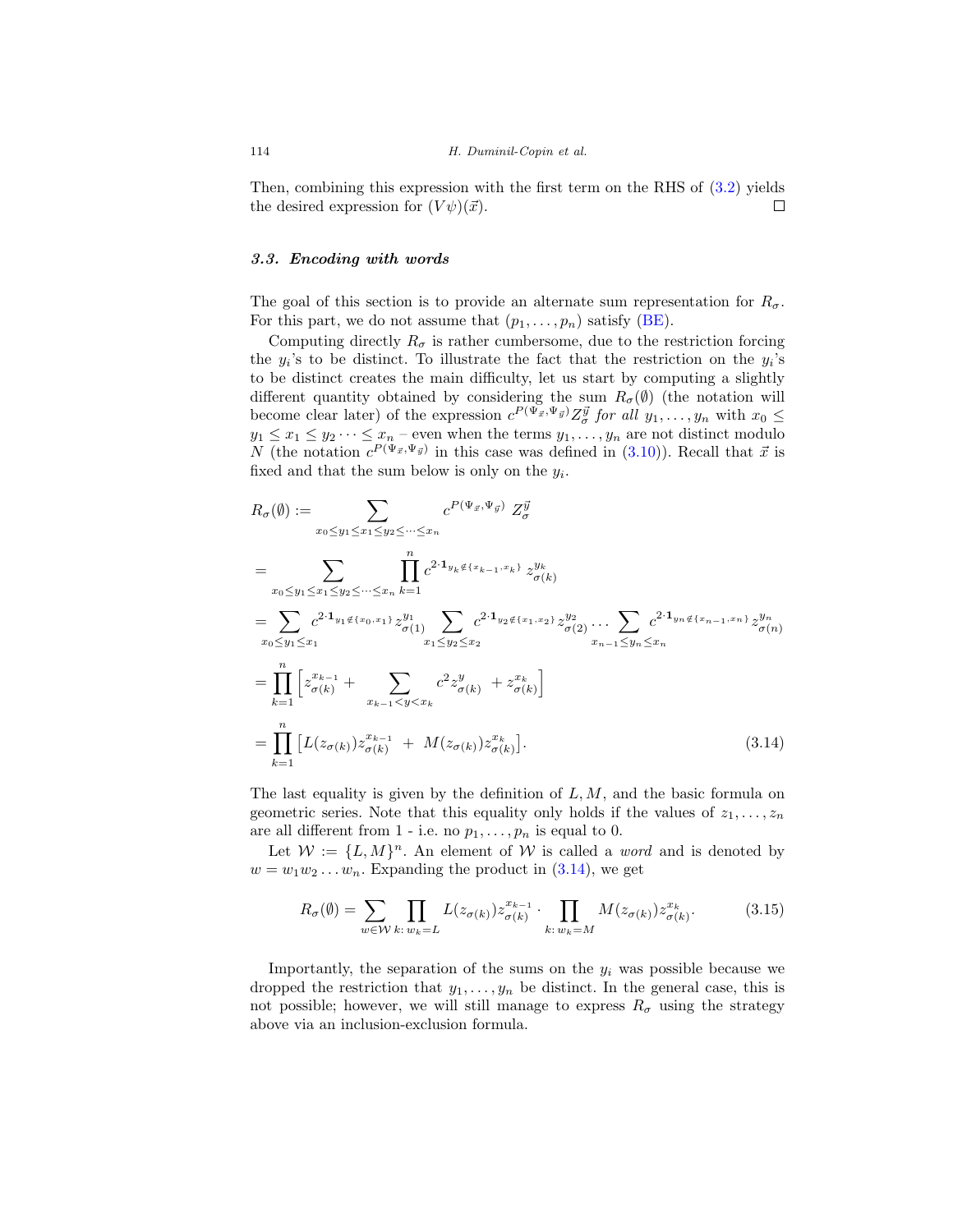For  $w \in \mathcal{W}$ , define

$$
r_{\sigma}(w) := \prod_{k \,:\, w_k w_{k+1} = ML} (M(z_{\sigma(k)})L(z_{\sigma(k+1)}) - 1) \prod_{k \,:\, w_{k-1} w_k = LL} L(z_{\sigma(k)}) \prod_{k \,:\, w_k w_{k+1} = MM} M(z_{\sigma(k)}),
$$
  

$$
Z_{\sigma}(w) := \prod_{k \,:\, w_k = L} z_{\sigma(k)}^{x_{k-1}} \cdot \prod_{k \,:\, w_k = M} z_{\sigma(k)}^{x_k}.
$$
 (3.16)

(Note that the indices are  $k-1$  and k in the second product of the definition of  $r_{\sigma}(w)$ , and k and  $k + 1$  in the third.) The next lemma shows that  $R_{\sigma}$  can be written in terms of the quantities  $r_{\sigma}(w)$  and  $Z_{\sigma}(w)$ .

<span id="page-13-0"></span>**Lemma 3.5.** For any  $\sigma \in \mathfrak{S}_n$  and any  $p_1, \ldots, p_n$  distinct and non-zero,

<span id="page-13-2"></span>
$$
R_{\sigma} = \sum_{w \in \mathcal{W}} r_{\sigma}(w) Z_{\sigma}(w).
$$

Lemma [3.5.](#page-13-0) For  $S \subset \{1, \ldots, n\}$ , introduce

$$
R_{\sigma}(S) := \sum_{\substack{x_0 \leq y_1 \leq x_1 \leq y_2 \leq \cdots \leq x_n \\ i \in S \Rightarrow y_i = x_i = y_{i+1}}} c^{P(\Psi_{\vec{x}}, \Psi_{\vec{y}})} Z_{\sigma}^{\vec{y}},
$$

where  $y_{n+1} = y_1 + N$ . The definition is coherent with the quantity  $R_{\sigma}(\emptyset)$  introduced before the lemma. Note that  $R_{\sigma}(S) = 0$  as soon as S contains two successive integers (with  $n + 1$  being identified with 1) since  $x_i \neq x_{i+1}$ . Thus, we will assume henceforth that S contains no two successive integers. With this notation, the inclusion exclusion formula reads:

<span id="page-13-1"></span>
$$
R_{\sigma} = \sum_{S \subset \{1, ..., n\}} (-1)^{|S|} R_{\sigma}(S). \tag{3.17}
$$

Now, the computation leading to [\(3.14\)](#page-12-1) can be repeated for  $S \neq \emptyset$  to yield

$$
R_{\sigma}(S) = \prod_{k:\{k-1,k\}\cap S=\emptyset} \left[ L(z_{\sigma(k)}) z_{\sigma(k)}^{x_{k-1}} + M(z_{\sigma(k)}) z_{\sigma(k)}^{x_k} \right] \prod_{k \in S} z_{\sigma(k)}^{x_k} \prod_{k \,:\, k-1 \in S} z_{\sigma(k)}^{x_{k-1}}.
$$

This is because, whenever  $k \in S$ , the sums over  $y_k$  and  $y_{k+1}$  are degenerate, including only one term - namely  $z_{\sigma(k)}^{x_k}$ . (The condition  $k-1 \in S$  in the last product corresponds to the fact that  $y_{k+1}$  is equal to  $x_k$  when  $k \in S$ .) Meanwhile, unrestricted  $y_k$ 's result in geometric sums, as before.

Fix  $S \subset \{1, \ldots, n\}$  with no two consecutive values when considered periodically. As in [\(3.15\)](#page-12-2), we may expand the first product in terms of words  $w = w_1 \dots w_n$ . However, only the choices of letters  $w_i$  with  $i \notin S$  and  $i - 1 \notin S$ matter. Thus, we expand  $R_{\sigma}(S)$  using words  $w \in \{L, M\}^n$ , with the restriction that  $w_k = M$  and  $w_{k+1} = L$  for  $k \in S$ ; the choice of  $w_k$  when  $\{k-1, k\} \cap S = \emptyset$ is free and indicates whether we pick the term  $L(z_{\sigma(k)})z_{\sigma(k)}^{x_{k-1}}$  or  $M(z_{\sigma(k)})z_{\sigma(k)}^{x_k}$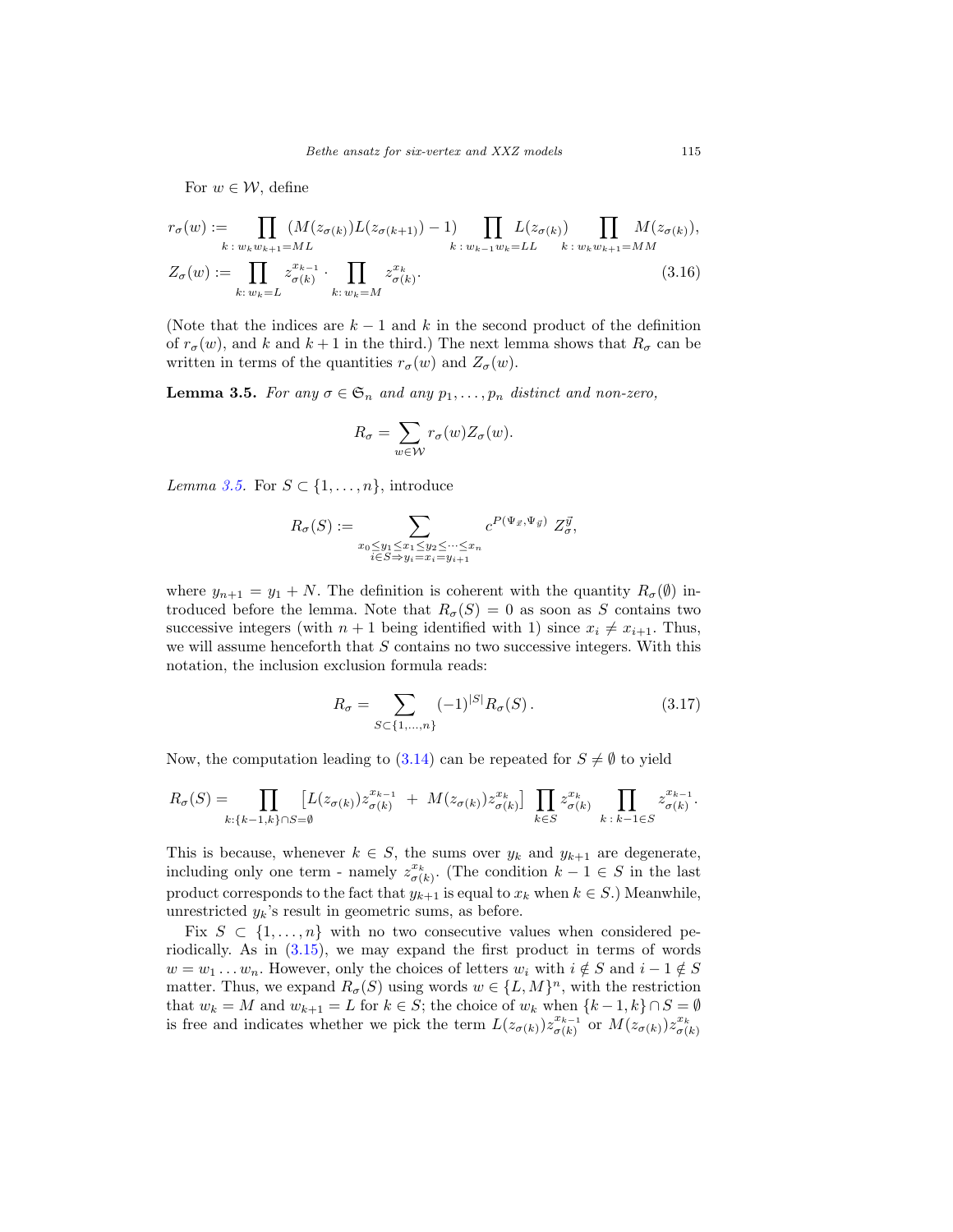in the first product. For a word w, write  $S(w)$  for the set of indices k such that  $w_kw_{k+1} = ML$ . Then the above restriction may be written as  $S(w) \supset S$ . Therefore,

$$
R_{\sigma}(S)
$$
\n
$$
= \sum_{\substack{w \in \mathcal{W}: \\ S(w) \supset S}} \prod_{\substack{k: w_k = L \\ k \in S}} L(z_{\sigma(k)}) z_{\sigma(k)}^{x_{k-1}} \prod_{\substack{k: w_k = M \\ k \in J \\ k \in J}} M(z_{\sigma(k)}) z_{\sigma(k)}^{x_k} \prod_{\substack{k: k \in J \\ k \in S}} z_{\sigma(k)}^{x_k} \prod_{\substack{k: k \in J \\ k \in J \\ k \in J}} z_{\sigma(k)}^{x_{k-1}} \prod_{\substack{k: k \in J \\ k \in J \\ k \in K}} L(z_{\sigma(k)}) \prod_{\substack{k: w_k = M \\ k \notin S}} M(z_{\sigma(k)}) \Big] Z_{\sigma}(w).
$$

In the second line, we have used that the considered words satisfy  $w_k = M$  and  $w_{k+1} = L$  for all  $k \in S$ . Plugging this expression in  $(3.17)$  and interchanging the sums, we find

<span id="page-14-1"></span>
$$
R_{\sigma} = \sum_{w \in \mathcal{W}} \left[ \sum_{S \subset S(w)} (-1)^{|S|} \prod_{\substack{k:\, w_k = L \\ k-1 \notin S}} L(z_{\sigma(k)}) \prod_{\substack{k:\, w_k = M \\ k \notin S}} M(z_{\sigma(k)}) \right] Z_{\sigma}(w), \quad (3.18)
$$

where S ranges over sets with no two consecutive values. In order to conclude the proof, one needs to check that the term inside the brackets in the equation above is equal to  $r_{\sigma}(w)$ . To see this, expand the first product in the definition of  $r_{\sigma}(w)$  (see [\(3.16\)](#page-13-2)) in order to obtain

$$
r_{\sigma}(w) = \sum_{S \subset S(w)} (-1)^{|S|} \prod_{k \in S(w) \setminus S} M(z_{\sigma(k)}) L(z_{\sigma(k+1)})
$$

$$
\times \prod_{k \colon w_{k-1}w_k = LL} L(z_{\sigma(k)}) \prod_{k \colon w_k w_{k+1} = MM} M(z_{\sigma(k)}).
$$

One may check that the expression above matches the bracketed term in [\(3.18\)](#page-14-1), and this completes the proof.  $\Box$ 

# <span id="page-14-0"></span>*3.4. Proof of Theorem [2.2](#page-4-1) when no entry is zero*

In this section assume  $(p_1, \ldots, p_n) \in \mathcal{D}_{\Delta}^n$  satisfies the Bethe equations [\(BE\)](#page-4-2) and that  $p_k \neq 0$  for every k. We will prove that  $V\psi(\vec{x})=\Lambda\psi(\vec{x})$ . From Corollary [3.4](#page-11-4) and Lemma [3.5](#page-13-0) (which can be applied since the  $p_k$ 's are nonzero), we already know that

<span id="page-14-2"></span>
$$
V\psi(\vec{x}) = \sum_{w \in \mathcal{W}} \sum_{\sigma \in \mathfrak{S}_n} A_{\sigma} r_{\sigma}(w) Z_{\sigma}(w).
$$
 (3.19)

We begin with an important lemma, proving that the sum above has many cancellations and reduces to a sum over exactly two words: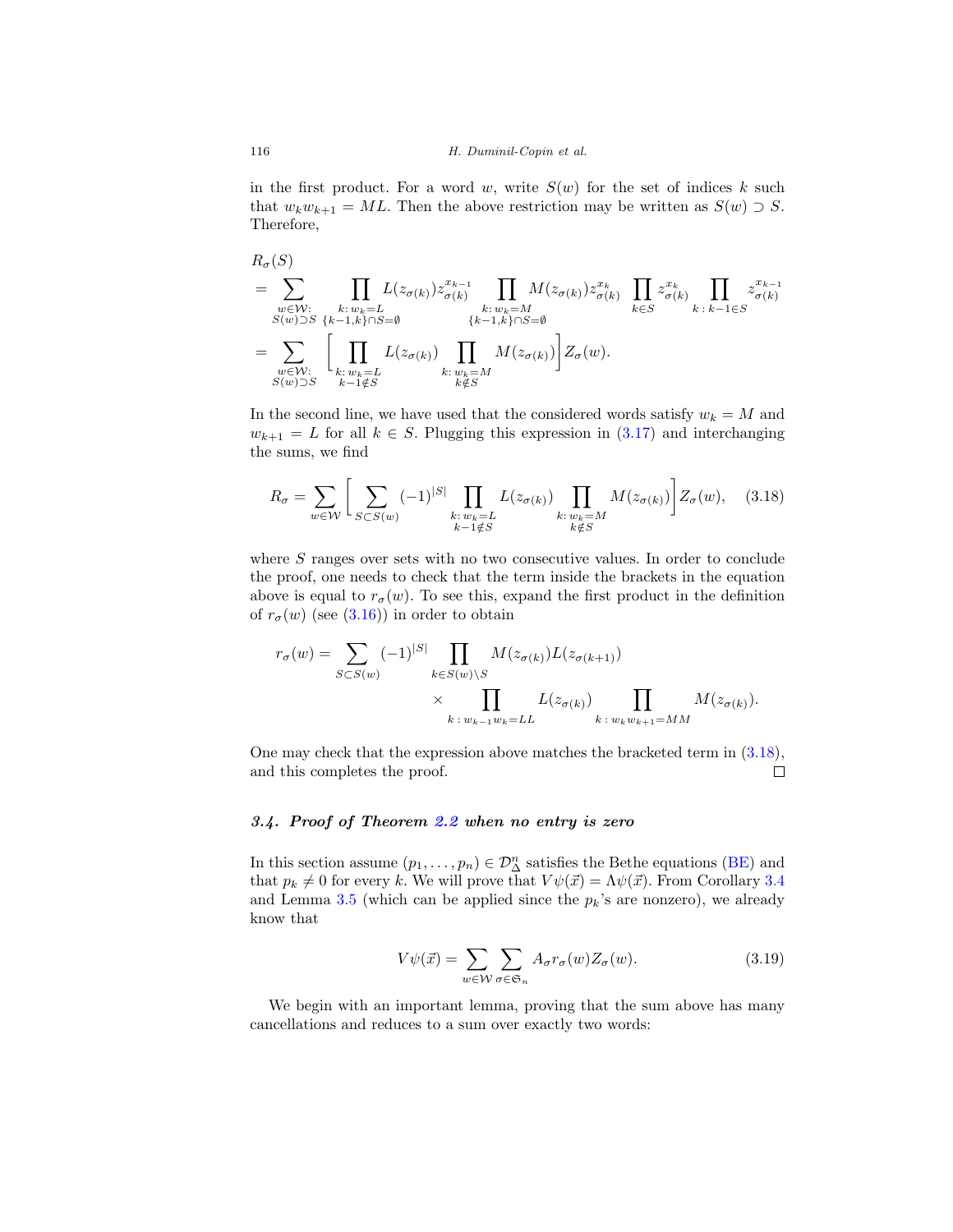<span id="page-15-1"></span>**Lemma 3.6.** Let  $W_0 = \{L \cdots L, M \cdots M\}$  be the set of constant words. Then,

$$
V\psi(\vec{x}) = \sum_{w \in \mathcal{W}_0} \sum_{\sigma \in \mathfrak{S}_n} A_{\sigma} r_{\sigma}(w) Z_{\sigma}(w).
$$

*Proof.* Thanks to [\(3.19\)](#page-14-2), it is sufficient to show that for any  $w \in \mathcal{W} \setminus \mathcal{W}_0$ ,

$$
\sum_{\sigma \in \mathfrak{S}_n} A_{\sigma} r_{\sigma}(w) Z_{\sigma}(w) = 0.
$$

Fix a particular word  $w \in W \backslash W_0$ , and pick some m such that  $w_m w_{m+1} = ML$ (we consider the integers modulo n, in particular  $n+1$  is identified with 1). By pairing the permutation  $\sigma$  with  $\sigma \circ (m, m + 1)$ , we can write the sum displayed above as

<span id="page-15-0"></span>
$$
\frac{1}{2} \sum_{\sigma \in \mathfrak{S}_n} \left[ A_{\sigma} r_{\sigma}(w) Z_{\sigma}(w) + A_{\sigma \circ (m, m+1)} r_{\sigma \circ (m, m+1)}(w) Z_{\sigma \circ (m, m+1)}(w) \right]. \tag{3.20}
$$

We wish to compute the ratio of the two terms in the summand above. First, it follows from the definitions of  $r_{\sigma}(w)$  and  $Z_{\sigma}(w)$  that

$$
\frac{r_{\sigma\circ(m,m+1)}(w)}{r_{\sigma}(w)} = \frac{M(z_{\sigma(m+1)})L(z_{\sigma(m)}) - 1}{M(z_{\sigma(m)})L(z_{\sigma(m+1)}) - 1}
$$
 and  

$$
\frac{Z_{\sigma\circ(m,m+1)}(w)}{Z_{\sigma}(w)} = \left(\frac{z_{\sigma(1)}}{z_{\sigma(n)}}\right)^{N\mathbf{1}_{m=n}}
$$

Furthermore, by Lemma [3.1,](#page-10-4) we have

$$
\frac{A_{\sigma\circ(m,m+1)}}{A_{\sigma}} = -\left(\frac{z_{\sigma(n)}}{z_{\sigma(1)}}\right)^{N\mathbf{1}_{m=n}} \frac{M(z_{\sigma(m)})L(z_{\sigma(m+1)})-1}{M(z_{\sigma(m+1)})L(z_{\sigma(m)})-1}.
$$

Therefore, for any value of m

<span id="page-15-2"></span>
$$
\frac{A_{\sigma\circ(m,m+1)}r_{\sigma\circ(m,m+1)}(w)Z_{\sigma\circ(m,m+1)}(w)}{A_{\sigma}r_{\sigma}(w)Z_{\sigma}(w)} = -1, \tag{3.21}
$$

so that the sum [\(3.20\)](#page-15-0) vanishes.

We conclude the proof by computing the contributions corresponding to the constant words in the simple expression of  $V\psi(\vec{x})$  provided by the previous lemma. The definition of  $Z_{\sigma}^{\vec{x}}$  implies that  $Z_{\sigma}(M \cdots M) = Z_{\sigma}^{\vec{x}}$  and  $Z_{\sigma}(L \cdots L) =$  $Z_{\sigma}^{(\tau^{-1})\cdot \vec{x}}$ .

Hence, the sum corresponding to the word  $M \cdots M$  is equal to

$$
\sum_{\sigma \in \mathfrak{S}_n} A_{\sigma} r_{\sigma} (M \cdots M) Z_{\sigma} (M \cdots M) = \left( \prod_{i=1}^n M(z_i) \right) \sum_{\sigma \in \mathfrak{S}_n} A_{\sigma} Z_{\sigma}^{\vec{x}}
$$

$$
= \left( \prod_{i=1}^n M(z_i) \right) \psi(\vec{x}).
$$

 $\Box$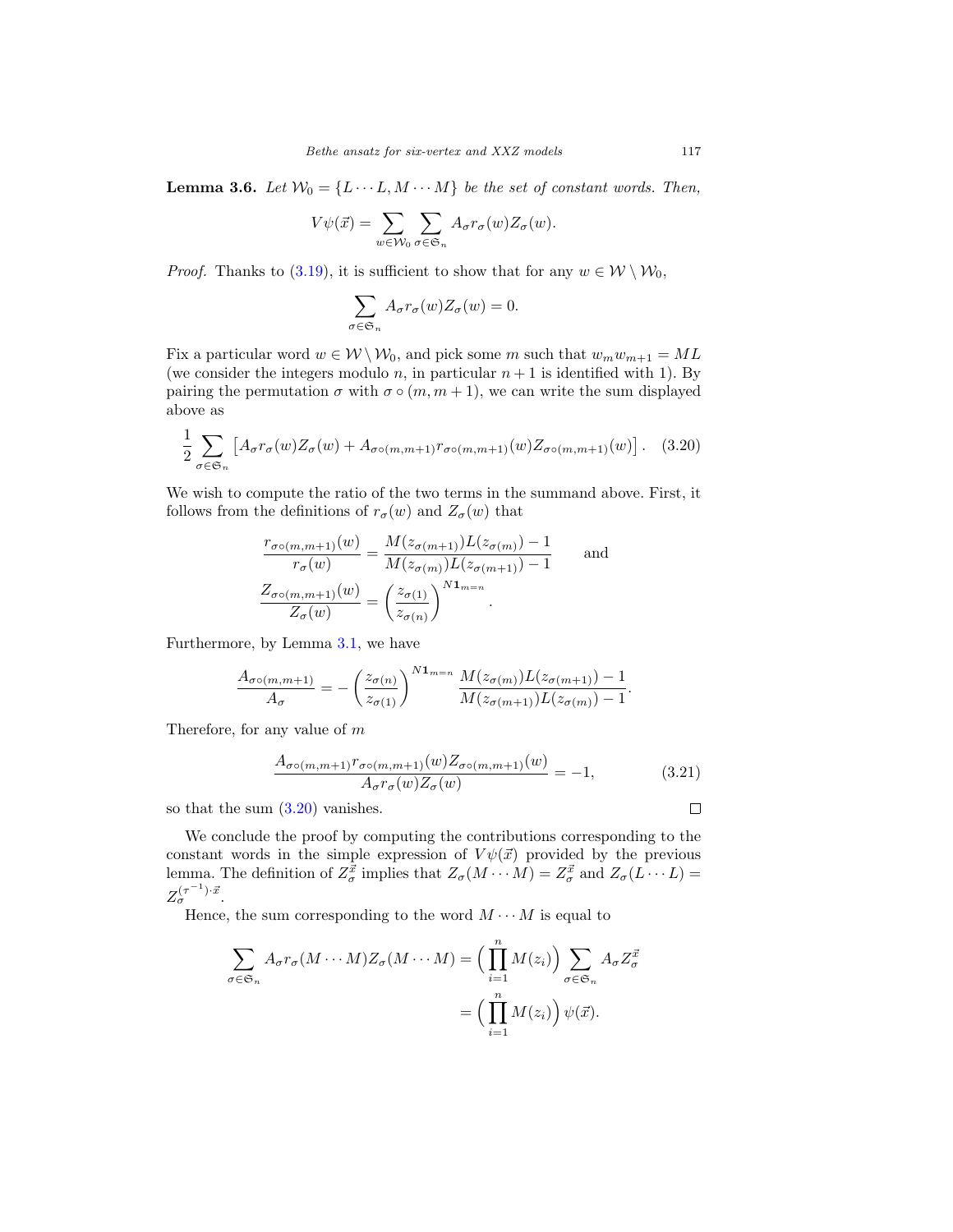For the word  $L \cdots L$ , the same computation gives

$$
\sum_{\sigma \in \mathfrak{S}_n} A_{\sigma} r_{\sigma} (L \cdots L) Z_{\sigma} (L \cdots L) = \left( \prod_{i=1}^n L(z_i) \right) \sum_{\sigma \in \mathfrak{S}_n} A_{\sigma} Z_{\sigma}^{\tau^{-1} \vec{x}}
$$

$$
= \left( \prod_{i=1}^n L(z_i) \right) \psi(\vec{x}),
$$

where the final equality follows from the change of variables formula  $(3.11)$ .

## <span id="page-16-0"></span>*3.5. Proof of Theorem [2.2](#page-4-1) when one entry is zero*

For this part, suppose  $(p_1, p_2, \ldots, p_n) \in \mathcal{D}_{\Delta}^n$  satisfies the Bethe equations [\(BE\)](#page-4-2) and that one of  $p_1, \ldots, p_n$  is null. Since  $p_1, \ldots, p_n$  are distinct, there exists exactly one index  $\ell$  with  $p_{\ell} = 0$ . The symmetry under the permutation group allows us to assume without loss of generality that  $p_1 = 0$ . Henceforth we work under this assumption.

In the whole proof, we consider integers modulo n. In particular,  $n + 1$  is considered equal to 1. Recall that  $\mathcal{W}_0$  denotes the set of constant words, and introduce the set  $W_1$  of words w such that there exists a unique index m with  $w_mw_{m+1} = ML$ . These words are formed, when regarded periodically, from a non-empty sequence of letters  $M$  followed by a non-empty sequence of letters L. We also set

$$
\Pi_M := \prod_{k=2}^n M(z_k).
$$

The proof begins very much like in the previous section. Namely, we may apply  $(3.13)$ , as it does not rely on the assumption that the  $p_i$ 's are nonzero to find

$$
V\psi(\vec{x}) = \sum_{\sigma \in \mathfrak{S}_n} A_{\sigma} R_{\sigma}.
$$

The computation of  $R_{\sigma}$  in Section [3.3](#page-12-0) was based on the assumption that the  $p_k$ 's are non-zero. To reuse those results, we introduce a new variable  $\varepsilon \notin$  $\{0, p_2, \ldots, p_n\}$  and set  $z = \exp(i\varepsilon)$ . Our goal will be to take the limit as  $\varepsilon$ tends to 0 of the quantities defined below.

Let  $R^{\varepsilon}_{\sigma}, r^{\varepsilon}_{\sigma}(w)$  and  $Z^{\varepsilon}_{\sigma}(w)$  be the quantities defined in the previous section, but with  $\varepsilon$  instead of  $p_1(= 0)$  and therefore z instead of  $z_1 = \exp(ip_1) = 1$ . Lemma [3.5](#page-13-0) (which does not rely on [\(BE\)](#page-4-2)) gives

<span id="page-16-1"></span>
$$
R^{\varepsilon}_{\sigma} = \sum_{w \in \mathcal{W}} r^{\varepsilon}_{\sigma}(w) Z^{\varepsilon}_{\sigma}(w).
$$
 (3.22)

Observe that  $R^{\varepsilon}(\sigma)$  is a polynomial in z and that it is equal to  $R_{\sigma}$  when  $z = 1$ . Thus, continuity guarantees that

$$
V\psi(\vec{x}) = \lim_{\varepsilon \to 0} \sum_{\sigma \in \mathfrak{S}_n} A_{\sigma} R_{\sigma}^{\varepsilon}.
$$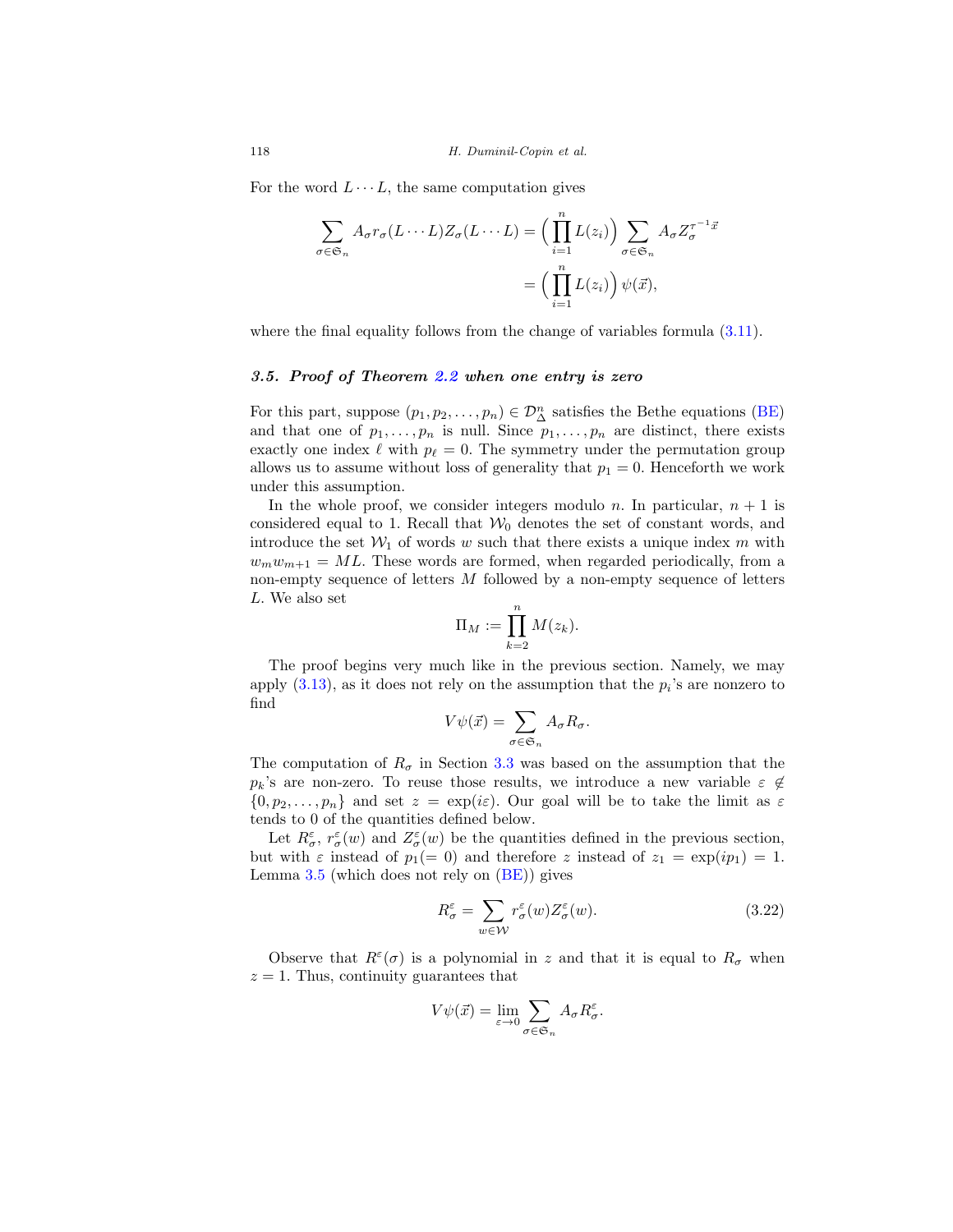Note that the coefficients  $A_{\sigma}$  used here do not depend on  $\varepsilon$ ; they are computed using  $(p_1, \ldots, p_n)$ . Before studying the limit when  $\varepsilon$  tends to 0, we use the word encoding of  $R^{\varepsilon}_{\sigma}$  and perform some algebraic manipulations as in the nonsingular case in order to obtain a simple expression for  $\sum_{\sigma} A_{\sigma} R_{\sigma}^{\varepsilon}$ .

Summing  $(3.22)$  over all the permutations, we obtain

<span id="page-17-0"></span>
$$
\sum_{\sigma \in \mathfrak{S}_n} A_{\sigma} R_{\sigma}^{\varepsilon} = \sum_{(w,\sigma) \in \mathcal{W} \times \mathfrak{S}_n} g_{\sigma}^{\varepsilon}(w), \qquad \text{where } g_{\sigma}^{\varepsilon}(w) := A_{\sigma} r_{\sigma}^{\varepsilon}(w) Z_{\sigma}^{\varepsilon}(w). \tag{3.23}
$$

We begin by applying the strategy from the proof of Lemma [3.6.](#page-15-1) Using suitable pairing, we obtain many cancellations in the sum above. This is based on the following relation. Let  $w \in \mathcal{W}$  and  $\sigma \in \mathfrak{S}_n$ , and assume that there exists an index m such that  $w_m w_{m+1} = ML$  and  $\sigma(m)$  and  $\sigma(m+1)$  are different from 1. In this case, as in  $(3.21)$ , we have

$$
\frac{g_{\sigma\circ(m,m+1)}^\varepsilon(w)}{g_\sigma^\varepsilon(w)}=-1.
$$

Thus, the contribution of any pair  $(w, \sigma)$  to  $(3.23)$  cancels out with that of  $(w, \sigma \circ (m, m + 1))$ . The only terms in [\(3.23\)](#page-17-0) that do not vanish correspond to pairs  $(w, \sigma)$  such that

a.  $w \in \mathcal{W}_0$  and  $\sigma \in \mathfrak{S}_n$  is arbitrary or

b.  $w \in \mathcal{W}_1$  and  $\sigma \in \mathfrak{S}_n$  satisfies that  $\sigma(m) = 1$  or  $\sigma(m+1) = 1$  for the unique m such that  $w_mw_{m+1} = ML$ .

We obtain

$$
\sum_{\sigma \in \mathfrak{S}_n} A_{\sigma} R_{\sigma}^{\varepsilon} = \underbrace{\sum_{(w,\sigma) \text{ in Case a}} g_{\sigma}^{\varepsilon}(w)}_{T_0(\varepsilon)} + \underbrace{\sum_{(w,\sigma) \text{ in Case b}} g_{\sigma}^{\varepsilon}(w)}_{T_1(\varepsilon)}.
$$
 (3.24)

We will compute the limits of the two terms  $T_0(\varepsilon)$  and  $T_1(\varepsilon)$  in Lemmas [3.7](#page-18-0) and [3.8,](#page-19-0) respectively, and the proof of the Bethe ansatz will follow by summing the two results. Taking the limit in the expressions above is not straightforward: each term  $g_{\sigma}^{\varepsilon}(w)$  taken independently diverges like  $O(1/\varepsilon)$  as  $\varepsilon$  tends to 0 (since it contains a factor  $L(z)$  or  $M(z)$ ). For the analysis of both  $T_0(\varepsilon)$  and  $T_1(\varepsilon)$ , we will use suitable groupings to cancel these diverging terms, and study the constant order terms that remain after these cancellations. In  $T_0(\varepsilon)$ , we show that the diverging terms corresponding to the word  $L \cdots L$  cancel with the diverging terms corresponding to the word  $M \cdots M$ , leaving an extra non-vanishing term that comes from the toroidal boundary conditions. In  $T_1(\varepsilon)$ , the diverging part of  $g_{\sigma}^{\varepsilon}(w)$  cancels with the one of  $g_{\sigma o(m,m+1)}^{\varepsilon}(w)$  (where m is such that  $w_m w_{m+1} =$  $ML$ ).

In the non-degenerate case, we used several times the relation [\(3.9\)](#page-10-1), which expresses  $\Theta(p_k, p_\ell)$  in terms of the functions L, M. This relation is particularly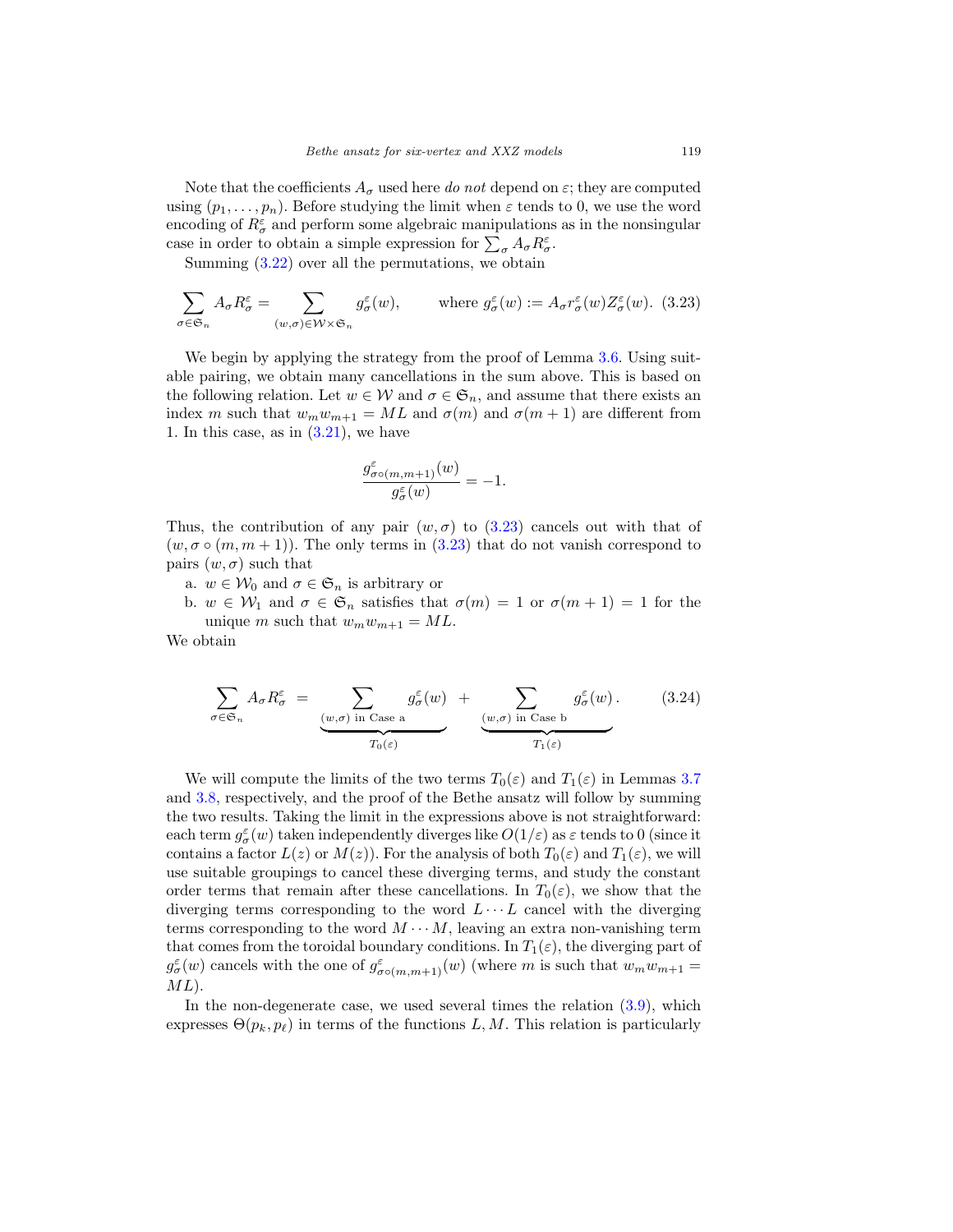useful to compute ratios between different  $A_{\sigma}$ . When one entry is vanishing, we will use the following straightforward identity: for every  $k \geq 2$ 

<span id="page-18-1"></span>
$$
\exp(i\Theta(0, p_k)) = -\frac{L(z_k)}{M(z_k)}.\t(3.25)
$$

Let us now move to the computation of the limits of the two terms in  $(3.23)$ . We begin with the term  $T_0(\varepsilon)$  which is the easiest one to compute.

# <span id="page-18-0"></span>**Lemma 3.7.** We have

$$
\lim_{\varepsilon \to 0} T_0(\varepsilon) = (2 - c^2) \Pi_M \psi(\vec{x}) + c^2 N \Pi_M \sum_{\substack{\sigma \in \mathfrak{S}_n \\ \sigma(n) = 1}} A_{\sigma} Z_{\sigma}^{\vec{x}}.
$$

*Proof.* For every permutation  $\sigma \in \mathfrak{S}_n$ ,

$$
r^{\varepsilon}_{\sigma}(M\cdots M)=M(z)\Pi_M.
$$

Therefore, the contribution of the word  $M \cdots M$  can be written as

<span id="page-18-2"></span>
$$
\sum_{\sigma \in \mathfrak{S}_n} g_{\sigma}^{\varepsilon}(M \cdots M) = M(z) \Pi_M \sum_{\sigma \in \mathfrak{S}_n} A_{\sigma} Z_{\sigma}^{\varepsilon}(M \cdots M). \tag{3.26}
$$

Let us now move to the contribution of the word  $L \cdots L$ . Using first [\(3.25\)](#page-18-1), and then Bethe's equations [\(BE\)](#page-4-2) applied to  $(0, p_2, \ldots, p_n)$ , we obtain

$$
\prod_{k=2}^{n} \frac{M(z_k)}{L(z_k)} = (-1)^{n-1} \exp\left(-i \sum_{k=2}^{n} \Theta(0, p_k)\right) \stackrel{\text{(BE)}}{=} 1.
$$

Thus, for any permutation  $\sigma$ ,

$$
r_{\sigma}^{\varepsilon}(L\cdots L)=L(z)\Pi_{M}.
$$

Defining  $f(\sigma) = z^{x_{k-1}}$  when  $\sigma(k) = 1$ , we have

<span id="page-18-3"></span>
$$
Z_{\sigma}^{\varepsilon}(L\cdots L)=f(\sigma)Z_{\sigma}^{\tau^{-1}\vec{x}}.
$$

Using the two displayed equations above and then the change of variables formula  $(3.11)$ , we can write the contribution of the constant word  $L \cdots L$  as

$$
\sum_{\sigma \in \sigma_n} g_{\sigma}^{\varepsilon} (L \cdots L) = L(z) \Pi_M \sum_{\sigma \in \mathfrak{S}_n} A_{\sigma} f(\sigma) Z_{\sigma}^{\tau^{-1} \vec{x}}
$$
  

$$
= L(z) \Pi_M \sum_{\sigma \in \mathfrak{S}_n} A_{\sigma} f(\sigma \circ \tau^{-1}) Z_{\sigma}^{\vec{x}}
$$
  

$$
= L(z) \Pi_M \sum_{\sigma \in \mathfrak{S}_n} A_{\sigma} z^{-N \mathbf{1}_{\sigma(n)=1}} Z_{\sigma}^{\varepsilon} (M \cdots M). \tag{3.27}
$$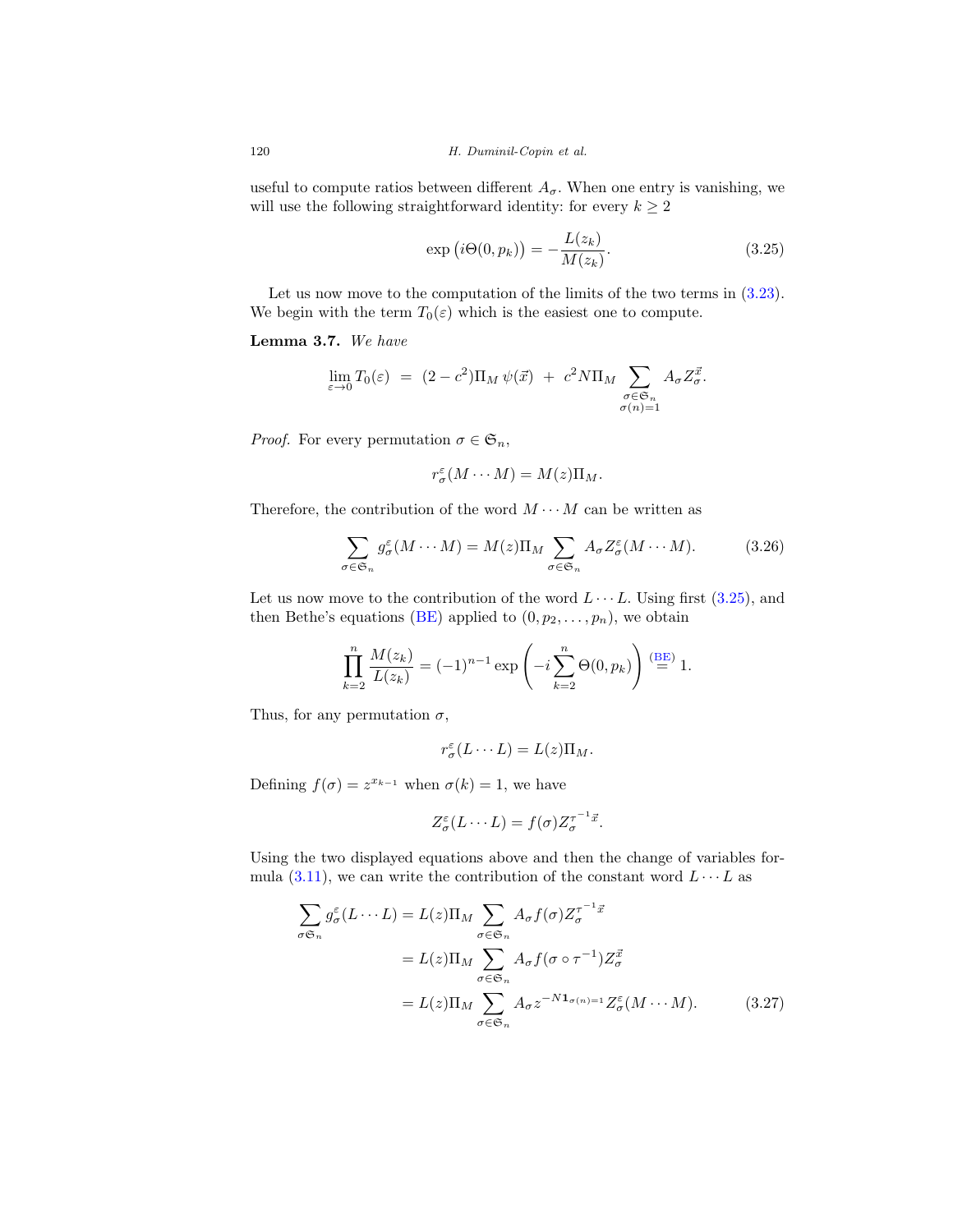Finally, putting the contributions [\(3.26\)](#page-18-2) and [\(3.27\)](#page-18-3) of the two words together, we find

$$
T_0(\varepsilon) = [M(z) + L(z)] \Pi_M \sum_{\sigma \in \mathfrak{S}_n} A_{\sigma} Z_{\sigma}^{\varepsilon} (M \cdots M)
$$

$$
+ \Pi_M \sum_{\sigma \in \mathfrak{S}_n} A_{\sigma} L(z) [1 - z^{-N \mathbf{1}_{\sigma(n)=1}}] Z_{\sigma}^{\varepsilon} (M \cdots M).
$$

The proof follows by letting  $z$  tend to 1 and using the straightforward computations

$$
L(z) + M(z) = 2 - c^2, \qquad \lim_{z \to 1} Z_{\sigma}^{\varepsilon}(M \cdots M) = Z_{\sigma}^{\overline{x}} \qquad \text{and}
$$

$$
\lim_{z \to 1} L(z)(1 - z^{-N \cdot 1_{\sigma(n)=1}}) = c^2 N \cdot 1_{\sigma(n)=1} \square
$$

The computation of the limit of  $T_1(\varepsilon)$  is less direct and requires further algebraic manipulations. Note that this limit corresponds to terms which cancel exactly in the non-degenerate case, but which have a non-zero contribution in this case.

<span id="page-19-0"></span>**Lemma 3.8.** We have that

$$
\lim_{\varepsilon \to 0} T_1(\varepsilon) = c^2 \Pi_M \left( N + \sum_{k=2}^n \partial_1 \Theta(0, p_k) \right) \psi(\vec{x}) - c^2 N \Pi_M \sum_{\substack{\sigma \in \mathfrak{S}_n \\ \sigma(n) = 1}} A_{\sigma} Z_{\sigma}^{\vec{x}}.
$$

This lemma, together with Lemma [3.7,](#page-18-0) implies the theorem in the singular case (note that the second term in the RHS above cancels exactly the second term in the expression of Lemma [3.7\)](#page-18-0). The rest of the section is dedicated to proving Lemma [3.8.](#page-19-0)

*Proof.* The proof is done in several steps. First, for  $(w, \sigma)$  a word, permutation pair contributing to  $T_1$ , we will group  $g_{\sigma}^{\varepsilon}(w)$  with  $g_{\sigma \circ (m,m+1)}^{\varepsilon}(w)$  (for m such that  $w_m w_{m+1} = ML$ ) to cancel the singular terms in  $g_{\sigma(w)}^{\varepsilon(w)}$  and  $g_{\sigma(w,m+1)}^{\varepsilon(w)}(w)$ . While in the non-degenerate case,  $g_{\sigma}^{\varepsilon}(w) + g_{\sigma \circ (m,m+1)}^{\varepsilon}(w)$  is exactly equal to 0, this is no longer the case here, and we will see that a new term written  $D_{\sigma} \hat{g}_{\sigma}(w)$ appears in the limit  $\varepsilon \searrow 0$ , where

<span id="page-19-1"></span>
$$
\hat{g}_{\sigma}(w) := A_{\sigma} c^2 \prod_{\substack{k:w_k=L, \\ \sigma(k)\neq 1}} L(z_{\sigma(k)}) \prod_{\substack{k:w_k=M \\ \sigma(k)\neq 1}} M(z_{\sigma(k)}) Z_{\sigma}(w) \text{ and}
$$
\n
$$
D_{\sigma} := \partial_1 \Theta(0, p_{\sigma(m)}) + N \mathbf{1}_{m=n}.
$$
\n(3.28)

Let us highlight the fact that we may see m (and therefore  $D_{\sigma}$ ) as a function of  $\sigma$ , since  $m = \sigma^{-1}(1) - 1$ . In particular,  $D_{\sigma}$  does not depend on w, as illustrated by the notation.

Second, we show that  $\hat{g}_{\sigma}(w)$  can be expressed in terms of  $\hat{g}_{\sigma \circ [\ell,m]}(M \cdots M)$ , where  $[\ell, m]$  is a permutation depending on the word w only. Finally, we will combine the two previous claims to conclude the proof.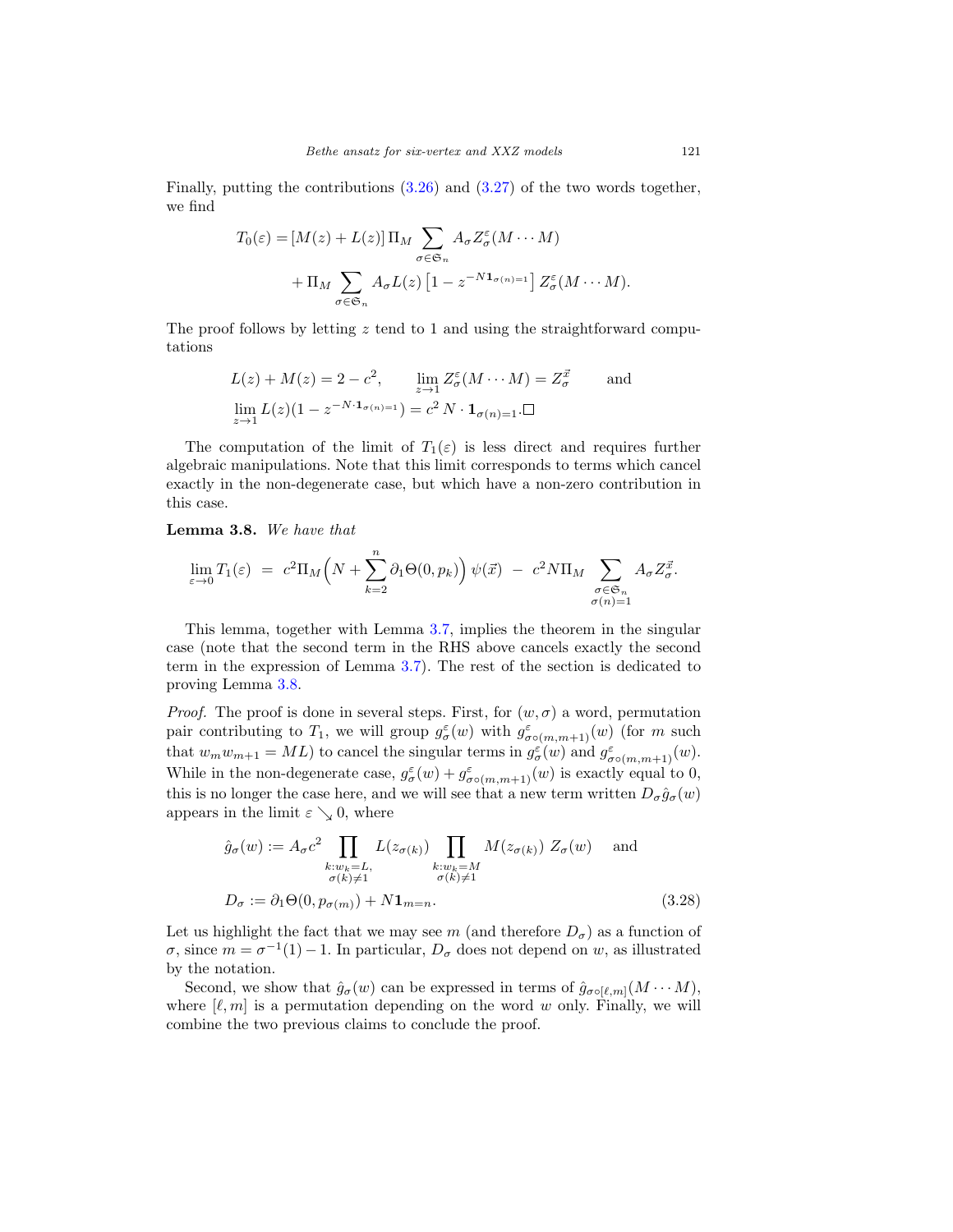**Claim 1.** Fix  $1 \leq m \leq n$ . Consider  $\sigma \in \mathfrak{S}_n$  with  $\sigma(m+1) = 1$  and  $w \in \mathcal{W}_1$ with  $w_mw_{m+1} = ML$ . Then,

$$
\lim_{\varepsilon\to 0}\,g^{\varepsilon}_{\sigma}(w)+g^{\varepsilon}_{\sigma\circ(m,m+1)}(w) \;=\; D_{\sigma}\hat{g}_{\sigma}(w),
$$

where  $D_{\sigma}$  and  $\hat{g}_{\sigma}(w)$  are defined in [\(3.28\)](#page-19-1).

Proof of Claim 1. To prove the claim, we write

<span id="page-20-0"></span>
$$
g_{\sigma}^{\varepsilon}(w) + g_{\sigma o(m,m+1)}^{\varepsilon}(w) = g_{\sigma}^{\varepsilon}(w) \left( 1 + \frac{g_{\sigma o(m,m+1)}^{\varepsilon}(w)}{g_{\sigma}^{\varepsilon}(w)} \right) \tag{3.29}
$$

and establish the asymptotic behavior of the two terms in the product. First, note that

<span id="page-20-1"></span>
$$
g_{\sigma}^{\varepsilon}(w) = \hat{g}_{\sigma}(w) \cdot \frac{M(z_{\sigma(m)})L(z) - 1}{c^2 M(z_{\sigma(m)})} = \hat{g}_{\sigma}(w) \left(\frac{1}{i\varepsilon} + o\left(\frac{1}{\varepsilon}\right)\right).
$$
 (3.30)

The computation of the ratio in  $(3.29)$  is similar to previous computations. It follows from the definitions of  $r^{\varepsilon}_{\sigma}(w)$  and  $Z^{\varepsilon}_{\sigma}(w)$  that

$$
\frac{r^{\varepsilon}_{\sigma\circ(m,m+1)}(w)}{r^{\varepsilon}_{\sigma}(w)}=\frac{M(z)L(z_{\sigma(m)})-1}{M(z_{\sigma(m)})L(z)-1}\;\overset{\text{(3.9)}}{=}\exp\big(i\Theta(\varepsilon,p_{\sigma(m)})\big),
$$

and

$$
\frac{Z^\varepsilon_{\sigma\circ(m,m+1)}(w)}{Z^\varepsilon_\sigma(w)}=\Big(\frac{z}{z_{\sigma(n)}}\Big)^{N\mathbf{1}_{m=n}}.
$$

Furthermore, by Lemma [3.1,](#page-10-4) we have

$$
\frac{A_{\sigma\circ(m,m+1)}}{A_{\sigma}} = -(z_{\sigma(n)})^{N\mathbf{1}_{m=n}} \exp(i\Theta(p_{\sigma(m)}, 0))
$$

$$
= -(z_{\sigma(n)})^{N\mathbf{1}_{m=n}} \exp(-i\Theta(0, p_{\sigma(m)}))
$$

(We used that  $\Theta(y, x) = -\Theta(x, y)$ .) Using the three equations above and a Taylor expansion, we find

$$
\frac{g^{\varepsilon}_{\sigma\circ(m,m+1)}(w)}{g^{\varepsilon}_{\sigma}(w)}=-1+i\varepsilon D_{\sigma}+o(\varepsilon).
$$

Plugging  $(3.30)$  and the equation above in  $(3.29)$  completes the proof of the claim.  $\Box$  $\Box$ 

**Claim 2.** For  $w \in W_1$ , let  $\ell$  and  $m$  be the unique indices such that  $w_{\ell}w_{\ell+1} = LM$ and  $w_mw_{m+1} = ML$ . If  $\sigma \in \mathfrak{S}_n$  satisfies  $\sigma(m+1) = 1$ , we find that

$$
\hat{g}_{\sigma}(w) = \hat{g}_{\sigma \circ [\ell,m]}(M \cdots M),\tag{3.31}
$$

.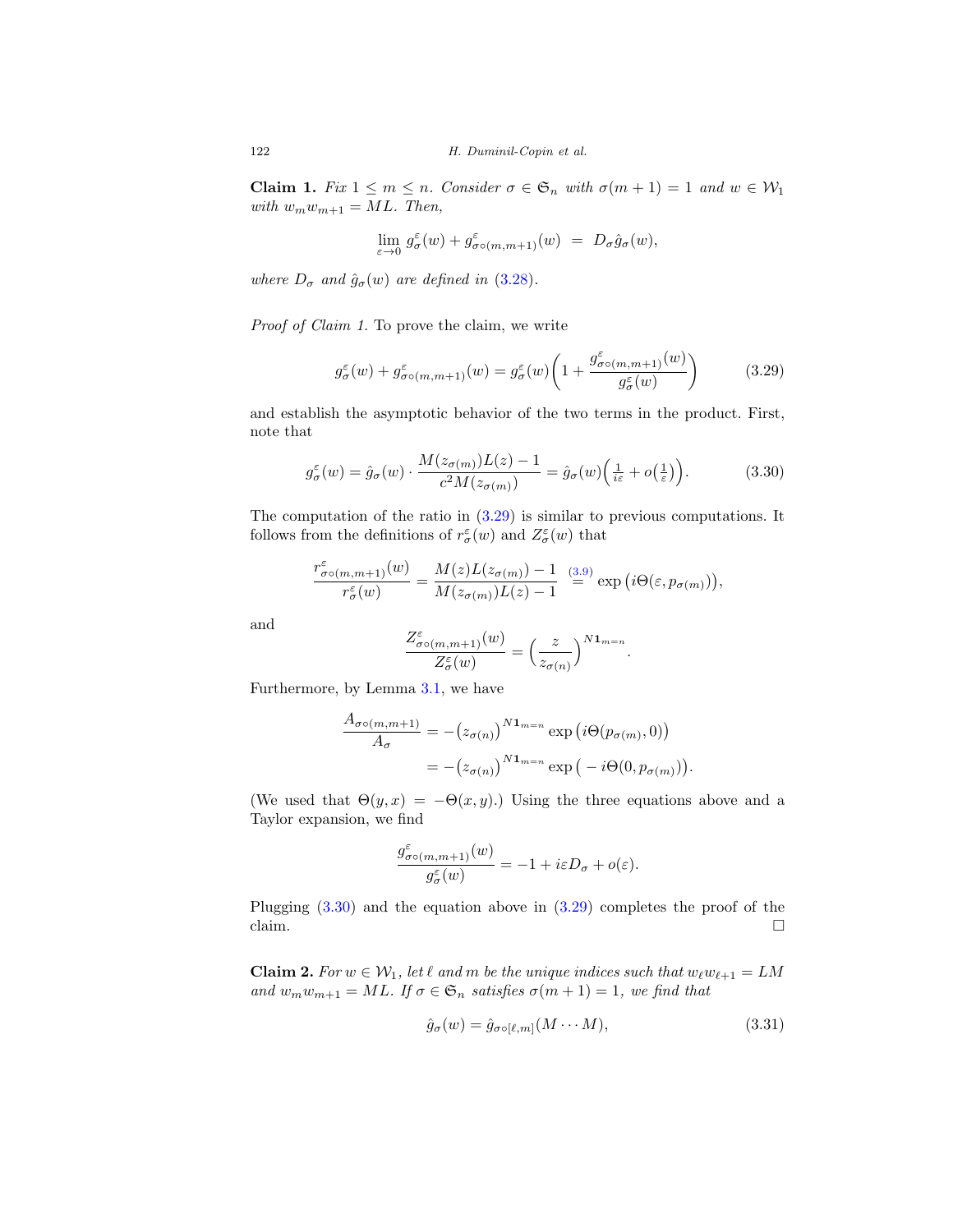where  $[\ell, m]$  is the permutation defined by

$$
[\ell,m](i) = \begin{cases} \ell & \text{if } i = m+1, \\ i-1 & \text{if } i \in \{m+2, m+3, \dots, \ell-1, \ell\}, \\ i & \text{otherwise.} \end{cases}
$$

Here, as in the rest of the proof, we use periodic notation for the set  ${m+2, m+$  $3, \ldots, \ell - 1, \ell$ .

We will prove this step by "zipping up" the letters  $L$  in the word  $w$  step by step: imagine a zipper positioned at  $m+1$ , the pre-image of 1 by  $\sigma$ . This is also the position of the first letter  $L$  after the series of  $M$  in  $w$ . Move the zipper one step on the right, thus changing the first letter L to M in w and composing  $\sigma$ with the transposition exchanging the zipper index with the index on its right. Such a procedure will be shown not to affect the quantity  $\hat{g}_{\sigma}(w)$ . By doing this again and again, we zip off all the letters  $L$  and end up with the constant word  $M \cdots M$ . The composition of all the transpositions gives  $[\ell, m]$ .

Proof of Claim 2. Let us start with analyzing one move of the zipper. We will show that, for any  $1 \leq k \leq n$  and any  $w \in \mathcal{W}_1$  and  $\sigma \in \mathfrak{S}_n$  satisfying  $\sigma(k)=1$ and  $w_{k-1}w_k = ML$ , we have that

<span id="page-21-3"></span>
$$
\hat{g}_{\sigma}(w) = \hat{g}_{\sigma \circ (k,k+1)}(w'),\tag{3.32}
$$

where w' is the word obtained from w by changing  $w_k = L$  to  $w'_k = M$ . To prove this fact, first observe that, by definition,

<span id="page-21-2"></span>
$$
\frac{\hat{g}_{\sigma\circ(k,k+1)}(w')}{\hat{g}_{\sigma}(w)} = \frac{A_{\sigma\circ(k,k+1)}}{A_{\sigma}} \cdot \frac{M(z_{\sigma(k)})}{L(z_{\sigma(k)})} \cdot \frac{Z_{\sigma\circ(k,k+1)}(w')}{Z_{\sigma}(w)}.\tag{3.33}
$$

By Lemma  $3.1$  and  $(3.25)$ , we have

$$
\frac{A_{\sigma\circ(k,k+1)}}{A_{\sigma}} = -\left(z_{\sigma(1)}\right)^{-N\mathbf{1}_{k=n}} \exp\left(i\Theta(0, p_{\sigma(k+1)})\right)
$$
\n
$$
= \left(z_{\sigma(1)}\right)^{-N\mathbf{1}_{k=n}} \frac{L(z_{\sigma(k)})}{M(z_{\sigma(k)})}.\tag{3.34}
$$

Here, the ratio of the  $Z$  functions is not *a priori* simple; however, our requirement that  $\sigma(k) = 1$  implies that

<span id="page-21-1"></span><span id="page-21-0"></span>
$$
\frac{Z_{\sigma o(k,k+1)}(w')}{Z_{\sigma}(w)} = (z_{\sigma(1)})^{N \mathbf{1}_{k=n}}.
$$
\n(3.35)

Plugging [\(3.34\)](#page-21-0) and [\(3.35\)](#page-21-1) in [\(3.33\)](#page-21-2) implies [\(3.32\)](#page-21-3).

To conclude observe that  $[\ell, m] = (m+1, m+2)いcirc(m+2, m+3) \circ \cdots \circ (\ell-1, \ell)$ (note that the indices are taken in  $\mathbb{Z}_n$ , so that  $\ell$  may in fact be smaller than m). Applying  $(3.32)$  repeatedly proves the claim.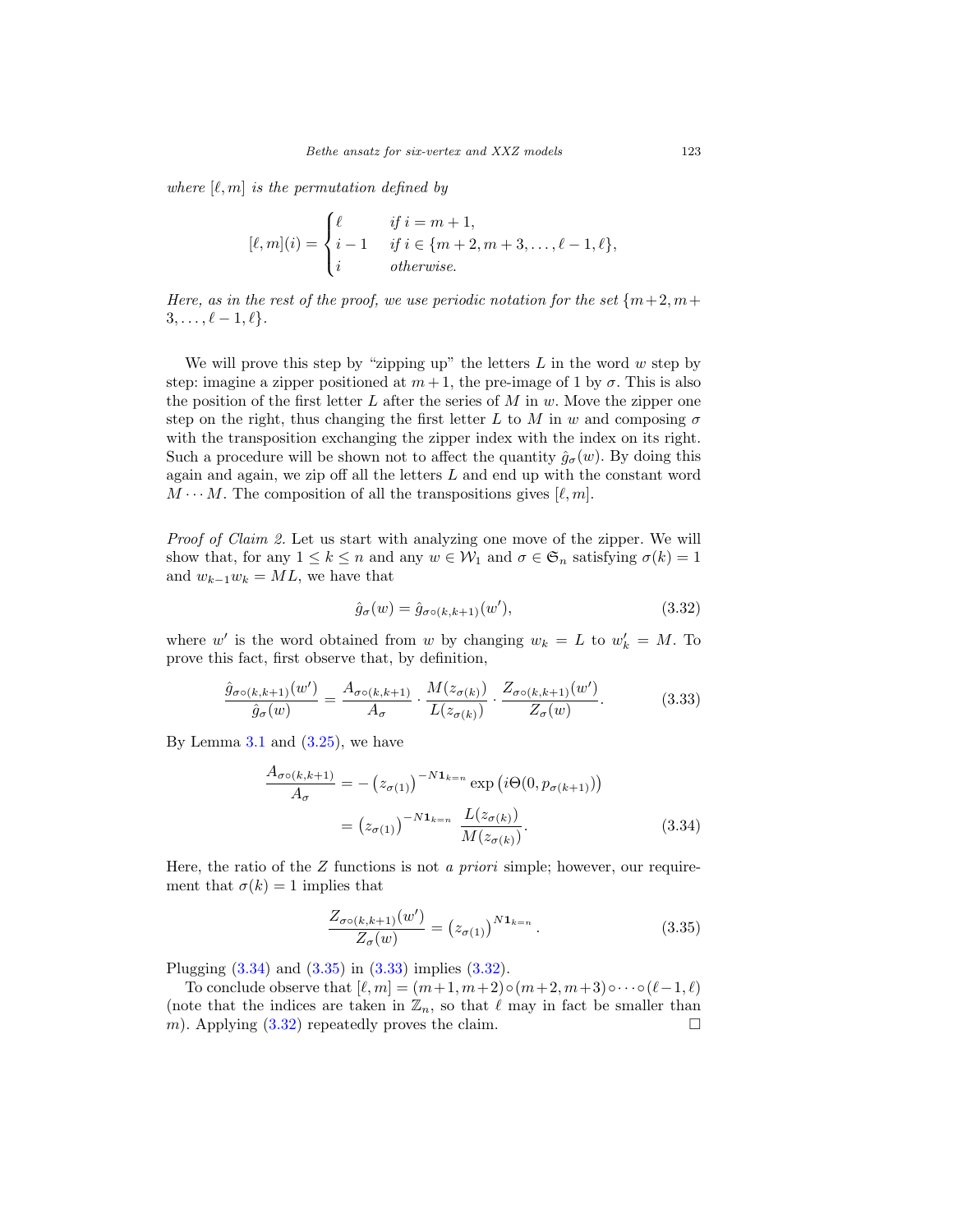We can now conclude the proof of Lemma [3.8.](#page-19-0) For each  $w \in \mathcal{W}_1$ , there are exactly two terms of the form  $g_{\sigma}^{\varepsilon}(w)$  entering the sum  $T_1(\varepsilon)$ . Claim 1 enables us to rewrite the limit of the sum of these two terms in terms of  $D_{\sigma}$  and  $\hat{g}_{\sigma}(w)$ , so that

$$
\lim_{\varepsilon \to 0} T_1(\varepsilon) = \sum_m \sum_{\substack{\sigma \in \mathfrak{S}_n \\ \sigma(m+1)=1}} \sum_{\substack{w \in \mathcal{W}_1 \\ w_{m-1}w_m = ML}} D_{\sigma} \hat{g}_{\sigma}(w).
$$

For each word in the third sum, denote by  $\ell$  the unique index such that  $w_{\ell}w_{\ell+1} =$ LM. Note that, as w ranges over words in  $W_1$  with  $w_{m-1}w_m = ML$ ,  $\ell$  takes all the values of  $\{1,\ldots,n\}$  different from m. Therefore, Claim 2 implies that

$$
\lim_{\varepsilon \to 0} T_1(\varepsilon) = \sum_m \sum_{\substack{\sigma \in \mathfrak{S}_n : \\ \sigma(m+1)=1}} \sum_{\ell : \ell \neq m} D_{\sigma} \hat{g}_{\sigma \circ [\ell,m]}(M \cdots M).
$$

Using the change of variables  $\sigma \mapsto \sigma \circ [\ell, m]$  and exchanging the sums, we obtain

$$
\lim_{\varepsilon \to 0} T_1(\varepsilon) = \sum_{\ell} \sum_{\substack{\sigma \in \mathfrak{S}_n \\ \sigma(\ell) = 1}} \hat{g}_{\sigma}(M \cdots M) \Big(\sum_{m \colon m \neq \ell} D_{\sigma \circ [\ell, m]^{-1}}\Big).
$$

For any  $\sigma$  as in the second sum,  $m + 1$  is sent to 1 by  $\sigma \circ [\ell, m]^{-1}$ . Thus

$$
\sum_{m:\,m\neq\ell}D_{\sigma\circ[\ell,m]^{-1}}=\sum_{m:\,m\neq\ell}(\partial_1\Theta(0,p_{\sigma(m)})+N\mathbf{1}_{m=n})=N\mathbf{1}_{\sigma(n)\neq\ell}+\sum_{k=2}^n\partial_1\Theta(0,p_k),
$$

where we used that  $\sum_{m \neq \ell} \mathbf{1}_{m=n} = \mathbf{1}_{\ell \neq n} = \mathbf{1}_{\sigma(n) \neq 1}$ . Thus

$$
\lim_{\varepsilon \to 0} T_1(\varepsilon) = \sum_{\sigma \in \mathfrak{S}_n} \hat{g}_{\sigma}(M \cdots M) \Big(N \mathbf{1}_{\sigma(n) \neq 1} + \sum_{k=2}^n \partial_1 \Theta(0, p_k)\Big).
$$

The proof follows by observing that  $\hat{g}_{\sigma}(M \cdots M) = c^2 \Pi_M A_{\sigma} Z_{\sigma}^{\vec{x}}$ .

$$
\Box
$$

#### <span id="page-22-0"></span>**4. The six-vertex transfer matrix**

The goal of this section is to prove Proposition [2.1.](#page-3-0) We begin by defining the transfer matrix in a standard way. Let  $G$  be the graph constructed by putting horizontal edges between neighboring vertices of  $\mathbb{Z}_N$  together with vertical edges above and below each vertex. For basis vectors  $\Psi_{\vec{x}}$  and  $\Psi_{\vec{y}}$ , let  $V(\Psi_{\vec{x}}, \Psi_{\vec{y}})$  be the set of arrow configurations on  $G$  that obey the ice rule and whose vertical arrows coincide with  $\Psi_{\vec{x}}$  on the bottom vertical edges and with  $\Psi_{\vec{y}}$  on the top ones. Then, set

$$
\widetilde{V}(\Psi_{\vec{x}},\Psi_{\vec{y}}):=\sum_{\omega\in\mathcal{V}(\Psi_{\vec{x}},\Psi_{\vec{y}})}a^{n_1+n_2}b^{n_3+n_4}c^{n_5+n_6}\,,
$$

where  $n_i$  is the number of vertices of  $\mathbb{Z}_N$  with configuration i in  $\omega$ .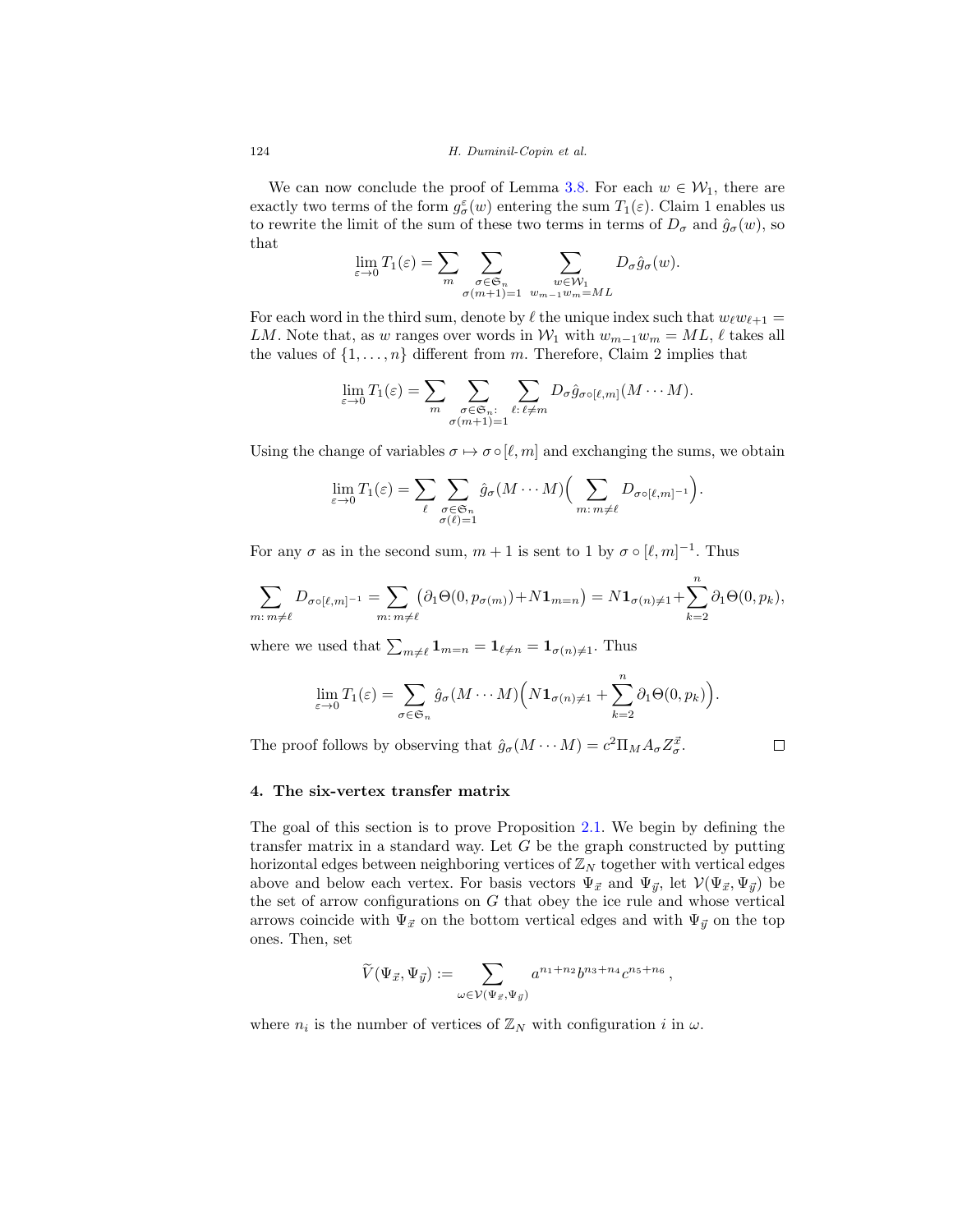<span id="page-23-0"></span>**Lemma 4.1.** For any pair of basis vectors  $\Psi_{\vec{x}}, \Psi_{\vec{y}},$ 

$$
|\mathcal{V}(\Psi_{\vec{x}}, \Psi_{\vec{y}})| = \begin{cases} 2 & \text{if } \vec{x} = \vec{y}, \\ 1 & \text{if } \vec{x} \neq \vec{y} \text{ are interlaced,} \\ 0 & \text{otherwise.} \end{cases}
$$

*Proof.* If  $\vec{x} = \vec{y}$ , there are clearly two configurations of arrows in  $V(\Psi_{\vec{x}}, \Psi_{\vec{x}})$ corresponding to all horizontal arrows pointing left, or all horizontal arrows pointing right.

Let us now assume that  $\vec{x} \neq \vec{y}$  and  $\mathcal{V}(\Psi_{\vec{x}}, \Psi_{\vec{y}})$  is nonempty. By summing the ice-rule at every vertex, we immediately see that  $|\vec{x}| = |\vec{y}|$ . Let  $\omega$  be a configuration in  $V(\Psi_{\vec{x}}, \Psi_{\vec{y}})$ . Call a vertex in  $\mathbb{Z}_N$  a source (resp. sink) if both vertical arrows enter (resp. exit) it; other vertices are neutral.

Since  $\Psi_{\vec{x}} \neq \Psi_{\vec{y}}$ , there exists i such that  $\Psi_{\vec{x}}(i) = 1$  and  $\Psi_{\vec{y}}(i) = -1$ , or, in other words, such that  $i$  is a source. By the ice rule at  $i$ , the two horizontal arrows adjacent to i must point outwards. This determines the orientation of three of the arrows adjacent to the vertex  $i + 1$ . By considering the ice rule at the vertex  $i + 1$ , we observe that the fourth adjacent arrow is also determined. Continuing this way, all arrows of  $\omega$  are determined, thus  $|\mathcal{V}(\Psi_{\vec{x}}, \Psi_{\vec{y}})| = 1$ .

Let us take a closer look at how the horizontal arrows of  $\omega$  are determined one by one, starting from  $i$  and moving to the right, and at which conditions the existence of  $\omega$  imposes on  $\vec{x}$  and  $\vec{y}$ . As discussed above, the arrow to the right of i points to the right. In order for the ice rule to be satisfied at  $i + 1$ ,  $i + 1$  must either be neutral or a sink. If  $i + 1$  is neutral, then the arrow to its right points rightwards; if it is a sink, then the arrow to its right points leftwards. In the first case,  $i + 2$  must be neutral or a sink; in the second, it must be neutral or a source. Repeating this reasoning at every vertex of  $\mathbb{Z}_N$ , we find that the configuration obeys the ice rule if and only if the sinks and sources alternate. Note that this alternation must be taken periodically  $-$  i.e. if the first non-neutral vertex is a source, the final one must be a sink. This translates immediately to the condition of interlacement between  $\vec{x}$  and  $\vec{y}$ .  $\Box$ 

# **Corollary 4.2.** The matrices V defined in  $(2.1)$  and  $\tilde{V}$  are equal.

Proof. We first consider the diagonal terms. As mentioned before, for any basis vector  $\Psi_{\vec{x}}, \mathcal{V}(\Psi_{\vec{x}}, \Psi_{\vec{x}})$  contains exactly two configurations: those with all horizontal arrows point in the same direction. In both such configurations, no vertex is of types 5 or 6, and their weight is 1. We conclude that all diagonal terms of V are indeed equal to 2.

For off-diagonal terms, the above lemma implies that  $V(\Psi_{\vec{x}}, \Psi_{\vec{y}})$  is zero if the two configurations are not interlacing, and equal to the weight of the single configuration in  $\mathcal{V}(\Psi_{\vec{x}}, \Psi_{\vec{y}})$  if they are interlacing. Assuming  $\Psi_{\vec{x}}$  and  $\Psi_{\vec{y}}$  are interlacing, since  $a = b = 1$ , the weight of the unique configuration  $\omega \in \mathcal{V}(\Psi_{\vec{x}}, \Psi_{\vec{y}})$ is obtained by counting the total number of vertices of type 5 and 6, i.e. sources and sinks. Observe that  $P(\Psi_{\vec{x}}, \Psi_{\vec{y}})$  is the number of sources and sinks. Thus,  $\tilde{V}(\Psi_{\vec{x}}, \Psi_{\vec{y}}) = c^{P(\Psi_{\vec{x}}, \Psi_{\vec{y}})} = V(\Psi_{\vec{x}}, \Psi_{\vec{y}}).$  $\Box$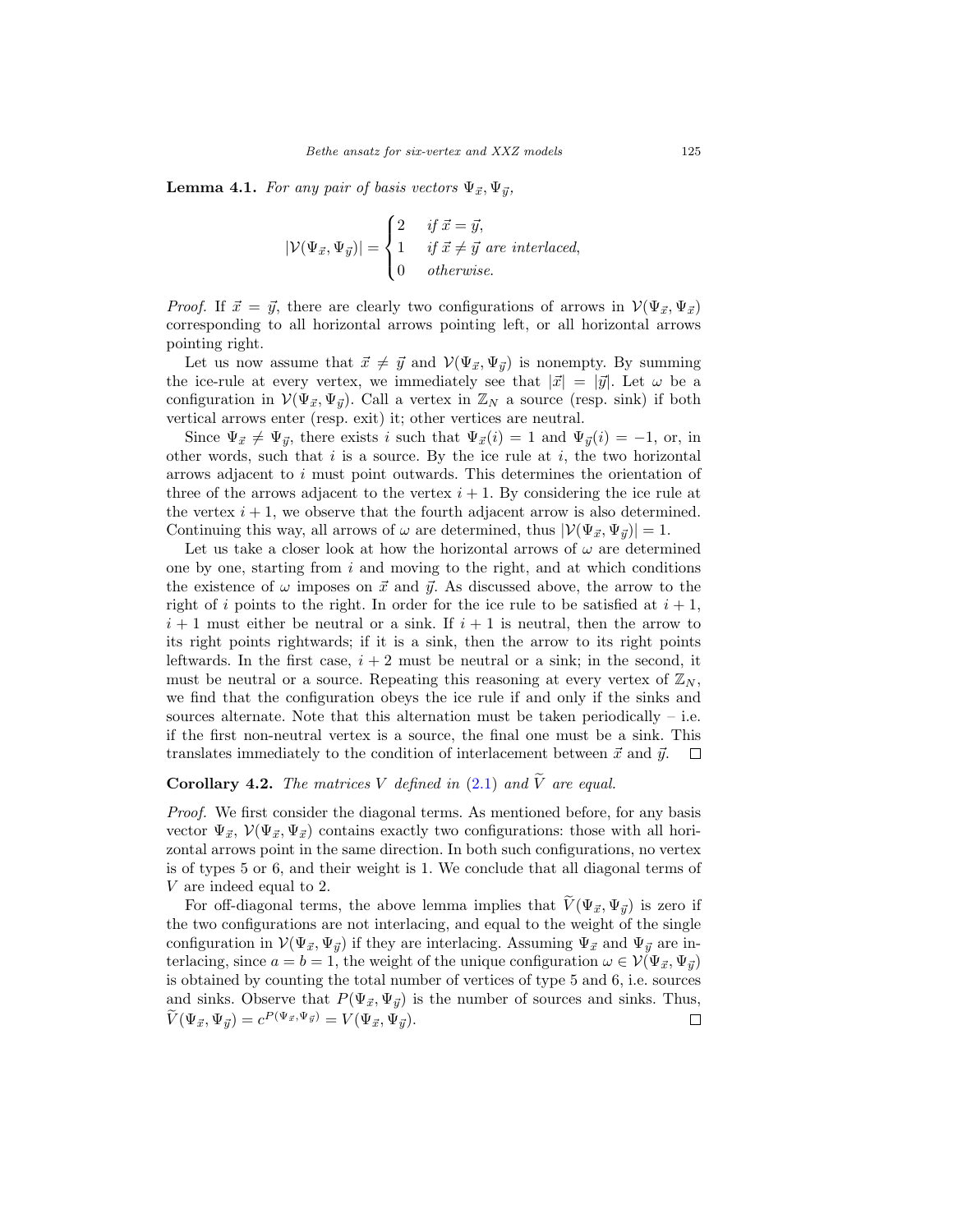*Proposition [2.1.](#page-3-0)* The symmetry and block-diagonal nature of  $V$  is evident from the formula that defines its entries.

Pick M basis vectors  $\Psi_{\vec{x}_1}, \ldots, \Psi_{\vec{x}_M}$  in  $\Omega$ , and define  $Z(c; \Psi_{\vec{x}_1}, \ldots, \Psi_{\vec{x}_M})$  to be the sum of the weights of all configurations on  $\mathbb{T}_{N,M}$  whose vertical arrows configuration between the *i*th and  $(i + 1)$ th row is equal to  $\Psi_{\vec{x}_i}$  for all  $i \in \mathbb{Z}_M$ . By definition of  $\tilde{V}$  and the multiplicative nature of the weights,

$$
Z(c; \Psi_{\vec{x}_1}, \dots, \Psi_{\vec{x}_M}) = \prod_{i=1}^M \widetilde{V}(\Psi_{\vec{x}_i}, \Psi_{\vec{x}_{i+1}}) = \prod_{i=1}^M V(\Psi_{\vec{x}_i}, \Psi_{\vec{x}_{i+1}}),
$$

where  $\Psi_{\vec{x}_{M+1}} = \Psi_{\vec{x}_1}$ . Summing over all possible configurations of the vertical arrows, we find that

$$
Z_{6V}(1,1,c) = \sum_{\Psi_{\vec{x}_1},...,\Psi_{\vec{x}_M}} Z(c;\Psi_{\vec{x}_1},...,\Psi_{\vec{x}_M}) = \sum_{\Psi_{\vec{x}_1}} V^M(\Psi_{\vec{x}_1},\Psi_{\vec{x}_1}) = \text{Tr}(V^M). \quad \Box
$$

# <span id="page-24-0"></span>**5. The XXZ model**

Recall from Section [2](#page-2-0) the notation related to the XXZ model, namely  $w_i$ ,  $H_i$ and the Hamiltonian  $H$ . We prove Theorem [2.3](#page-7-1) in two steps. We first show that there exists E such that  $H\psi = E\psi$  – i.e. that either  $\psi$  is an eigenvector of H, or that it is 0. Then, we compute the value of  $E$ . The first step follows from showing that the matrices  $H$  and  $V$  commute (where  $V$  is the transfer matrix of the six-vertex model), and hence are simultaneously diagonalizable.

# <span id="page-24-2"></span>**Lemma 5.1.** We have  $VH = HV$ .

*Proof.* We have proved in Proposition  $2.1$  that V is a symmetric matrix. Moreover,  $H$  is also symmetric, as we observe from its definition. Thus, it is sufficient to prove that  $VH$  is itself a symmetric matrix to obtain the lemma.

For this proof, we suppress the dependence of basis vectors  $\Psi_{\vec{x}}$  on  $\vec{x}$  for notational convenience; we will instead consider  $\Psi$  as a function from  $\mathbb{Z}_N$  to  $\{-1, 1\}$ . For such  $\Psi$ , define

<span id="page-24-1"></span>
$$
I_{\Psi} := \{i : \Psi(i) \neq \Psi(i+1)\},\,
$$

where we use the periodic convention so that  $N+1 \equiv 1$ . Then  $w_i(\Psi)$  is nonzero whenever  $i \in I_{\Psi}$ . Note that, due to periodicity, the cardinality of this set is always even.

Fix two basis vectors  $\Psi' \neq \Psi$ . The definition of H and the symmetry of V imply that

$$
(VH)(\Psi, \Psi') - (VH)(\Psi', \Psi) = \Delta \cdot V(\Psi, \Psi') (|I_{\Psi}| - |I_{\Psi'}|) +
$$
  
+ 
$$
\sum_{i \in I_{\Psi'}} V(\Psi, w_i(\Psi')) - \sum_{i \in I_{\Psi}} V(w_i(\Psi), \Psi').
$$
  
(5.1)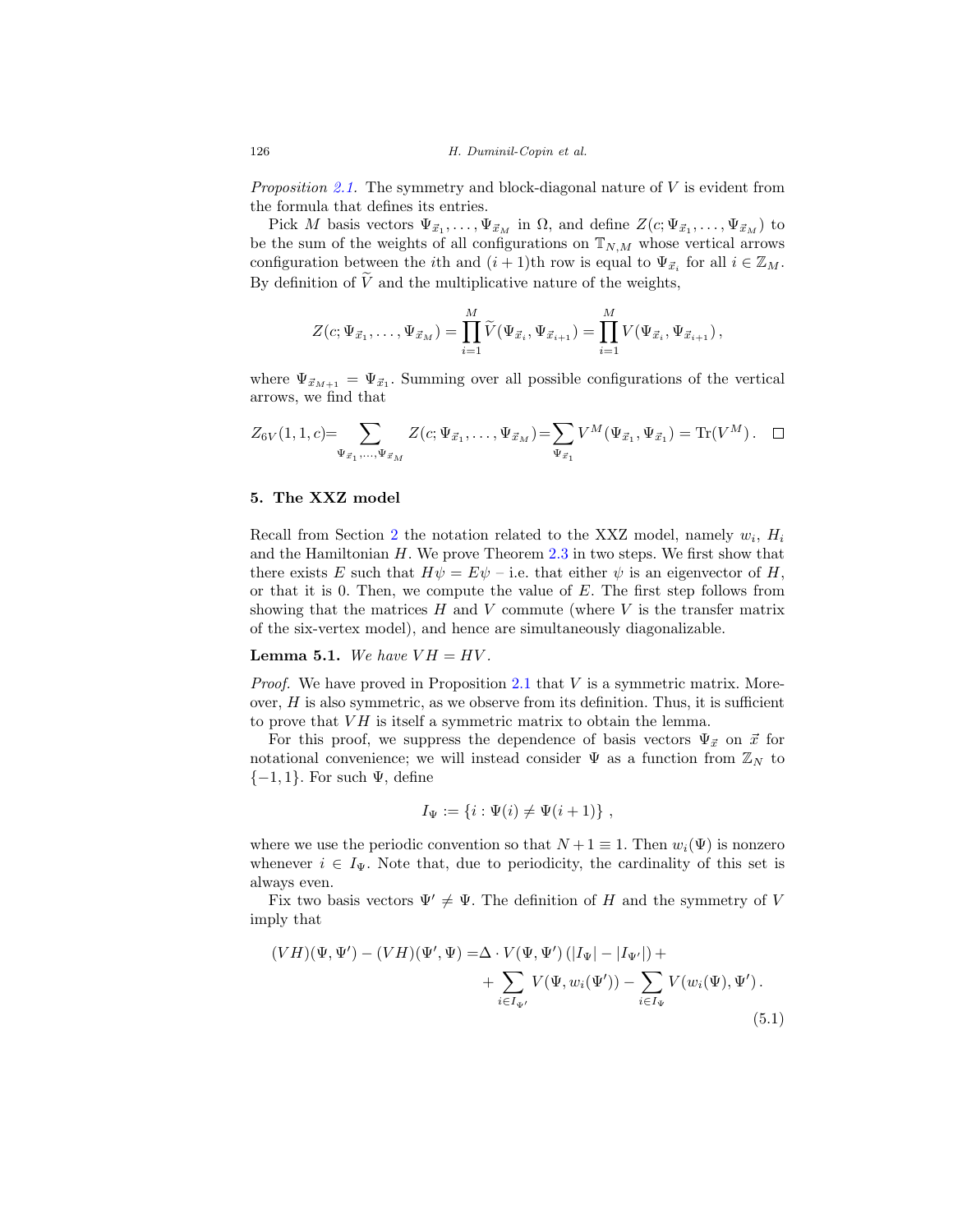

<span id="page-25-0"></span>FIG 2. The four possibilities when  $i \in I_{\Psi} \setminus I_{\Psi'}$ . Here  $\Psi$  is below and  $\Psi'$  above. The first and second configurations are mapped by  $w_i$  to the third and fourth, respectively, and vice-versa.

Our aim is to prove that the above is zero for all  $\Psi$  and  $\Psi'$ . Recall the notation of Lemma [4.1:](#page-23-0) we place the arrow configurations associated with  $\Psi$  and  $\Psi'$  below and above a copy of  $\mathbb{Z}_N$ , denote this by  $[\Psi, \Psi']$ . A vertex *i* is called a sink (resp. source) if  $\Psi(i) \neq \Psi'(i)$  and  $\Psi(i) = +1$  (resp. -1). Otherwise, *i* is neutral. Then [Ψ, Ψ ] is interlacing if and only if the sources and sinks alternate, considered periodically.

To start, assume that  $\Psi$  and  $\Psi'$  are not interlacing. Then the first term in the right-hand side of [\(5.1\)](#page-24-1) is null. Moreover, all other terms also vanish unless there exists some *i* for which either  $[w_i(\Psi), \Psi']$  or  $[\Psi, w_i(\Psi')]$  is interlacing.

Suppose this is the case and consider one such  $i$ ; by symmetry we can assume  $[w_i(\Psi), \Psi']$  is interlacing. Then the action of  $w_i$  on  $\Psi$  transforms an adjacent  $\sin k/\text{source pair of } [\Psi, \Psi']$  which occurred in the "wrong" order into two neutral vertices, and thus creates the interlacing pair  $[w_i(\Psi), \Psi']$ . Therefore,  $\Psi(i) \neq$  $\Psi'(i)$  and  $\Psi(i+1) \neq \Psi'(i+1)$ , and  $i \in I_{\Psi} \cap I_{\Psi'}$ . Furthermore, if  $[w_i(\Psi), \Psi']$ is interlacing, then so is  $[\Psi, w_i(\Psi')]$ , as in both cases, the sink/source pair of  $[\Psi, \Psi']$  is transformed by  $w_i$  into a pair of neutral vertices. Finally, both of these interlacing pairs have the same weight, as they exhibit the same number of sinks and sources. Thus their contribution to [\(5.1\)](#page-24-1) cancels out, and by summing over i the result is proved.

Assume now that  $\Psi$  and  $\Psi'$  are interlacing. If  $i \in I_{\Psi} \setminus I_{\Psi'}$ , then  $[\Psi, \Psi']$  has one neutral vertex and one sink or source at the vertices i and  $i+1$ . See Figure [2](#page-25-0) for the four possibilities. In this case, in  $[w_i(\Psi), \Psi']$  we also find one of these four configurations at position  $i, i+1$ . Moreover, the alternating sink/source structure is maintained in  $[w_i(\Psi), \Psi'],$  and hence  $w_i(\Psi)$  and  $\Psi'$  are also interlacing. Finally, the number of sources and sinks of  $[w_i(\Psi), \Psi']$  is the same as in  $[\Psi, \Psi']$ , and we conclude that

$$
V(w_i(\Psi), \Psi') = V(\Psi, \Psi').
$$

If  $i \in I_{\Psi} \cap I_{\Psi'}$ , there are two possible scenarios. First, suppose  $\Psi(i) \neq \Psi'(i)$ . Then  $[\Psi, \Psi']$  has a sink/source pair at i and  $i + 1$ . Acting by  $w_i$  on either configuration replaces the sink/source pair with a pair of neutral vertices. Thus, in this case

$$
V(w_i(\Psi), \Psi') = V(\Psi, w_i(\Psi')) = \frac{1}{c^2} V(\Psi, \Psi').
$$

Secondly, suppose that  $\Psi(i) = \Psi'(i)$ . Then the vertices i, i + 1 are both neutral in  $[\Psi, \Psi']$ , and applying  $w_i$  to either  $\Psi$  or  $\Psi'$  transforms them into a sink/source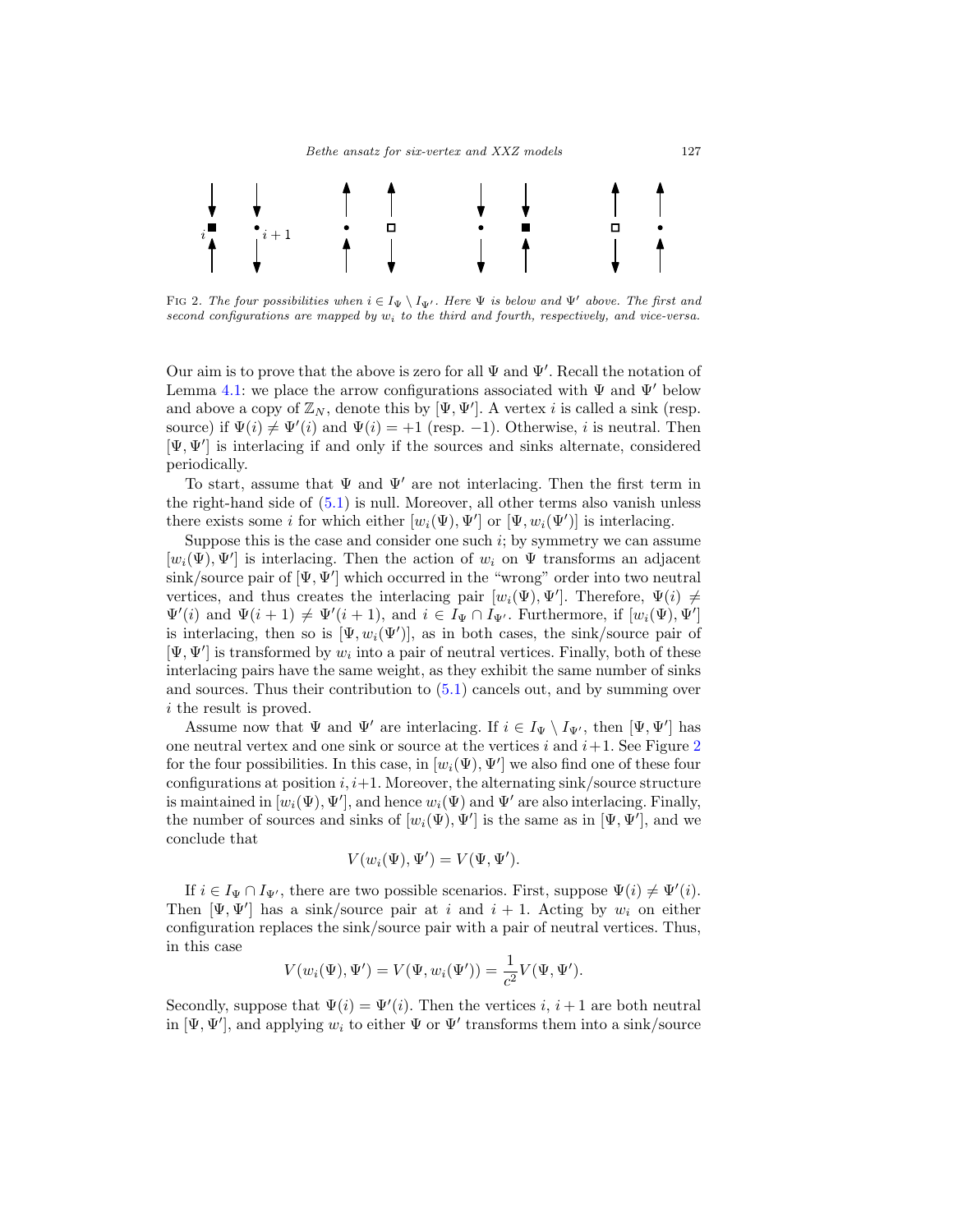pair. The order in which this sink and source pair occur in  $[w_i(\Psi), \Psi']$  is reversed in  $[\Psi, w_i(\Psi')]$ . Thus, exactly one of these pairs is interlacing, and we find that

either 
$$
V(w_i(\Psi), \Psi') = c^2 V(\Psi, \Psi')
$$
 and  $V(w_i(\Psi), \Psi') = 0$   
or  $V(\Psi, w_i(\Psi')) = c^2 V(\Psi, \Psi')$  and  $V(\Psi, w_i(\Psi')) = 0$ .

Putting all this information together, through some straightforward algebra, we find that

$$
(VH)(\Psi, \Psi') - (VH)(\Psi', \Psi) = V(\Psi, \Psi') \cdot \left[ (\Delta - 1) (|I_{\Psi}| - |I_{\Psi'}|) + (5.2) + c^2 \cdot \sum_{i \in \overline{I}} \left( \mathbf{1}_{[\Psi, w_i(\Psi')] \text{ interlacing}} - \mathbf{1}_{[\Psi, w_i(\Psi')] \text{ interlacing}} \right) \right],
$$

where  $\overline{I} = \{i : i \in I_{\Psi} \cap I_{\Psi'}, \Psi(i) = \Psi'(i)\}.$  Thanks to the definition of  $\Delta$ , the proof will be done if we can show that

$$
\sum_{i\in \overline{I}} \left(\mathbf{1}_{[\Psi,w_i(\Psi')] \text{ interlacing}} - \mathbf{1}_{[\Psi,w_i(\Psi')] \text{ interlacing}}\right) = \frac{|I_{\Psi}|-|I_{\Psi'}|}{2}\,.
$$

Define a run  $R \subset \mathbb{Z}_N$  to be a maximal connected subset of neutral vertices of  $[\Psi, \Psi']$ , taken periodically. Let  $l(R)$  and  $r(R)+1$  be the vertices to the left (resp. right) of the run R. Note that, for  $l(R) < i < r(R)$ ,  $i \in I_{\Psi}$  if and only if  $i \in I_{\Psi'}$ . Considering this, one may observe that the points of  $\overline{I}$  are exactly the points of  $I_{\Psi} \cap I_{\Psi'}$  that are contained inside some run. The endpoints of the run, however, satisfy  $l(R), r(R) \in I_{\Psi} \triangle I_{\Psi'}$ . A short analysis shows that any point of  $I_{\Psi} \triangle I_{\Psi'}$ is of the form  $r(R)$  or  $l(R)$  for some run R.

For a run R, write  $N(R) := |R \cap \overline{I}|$ . Then the interlacement of  $\Psi$  and  $\Psi'$ implies that

$$
l(R) \in I_{\Psi} \iff r(R) \in \begin{cases} I_{\Psi} & \text{if } N(R) \text{ is even,} \\ I_{\Psi'} & \text{if } N(R) \text{ is odd.} \end{cases}
$$





FIG 3. An example of a run R. The red arrows are in  $I_{\Psi}$  and  $I_{\Psi'}$ .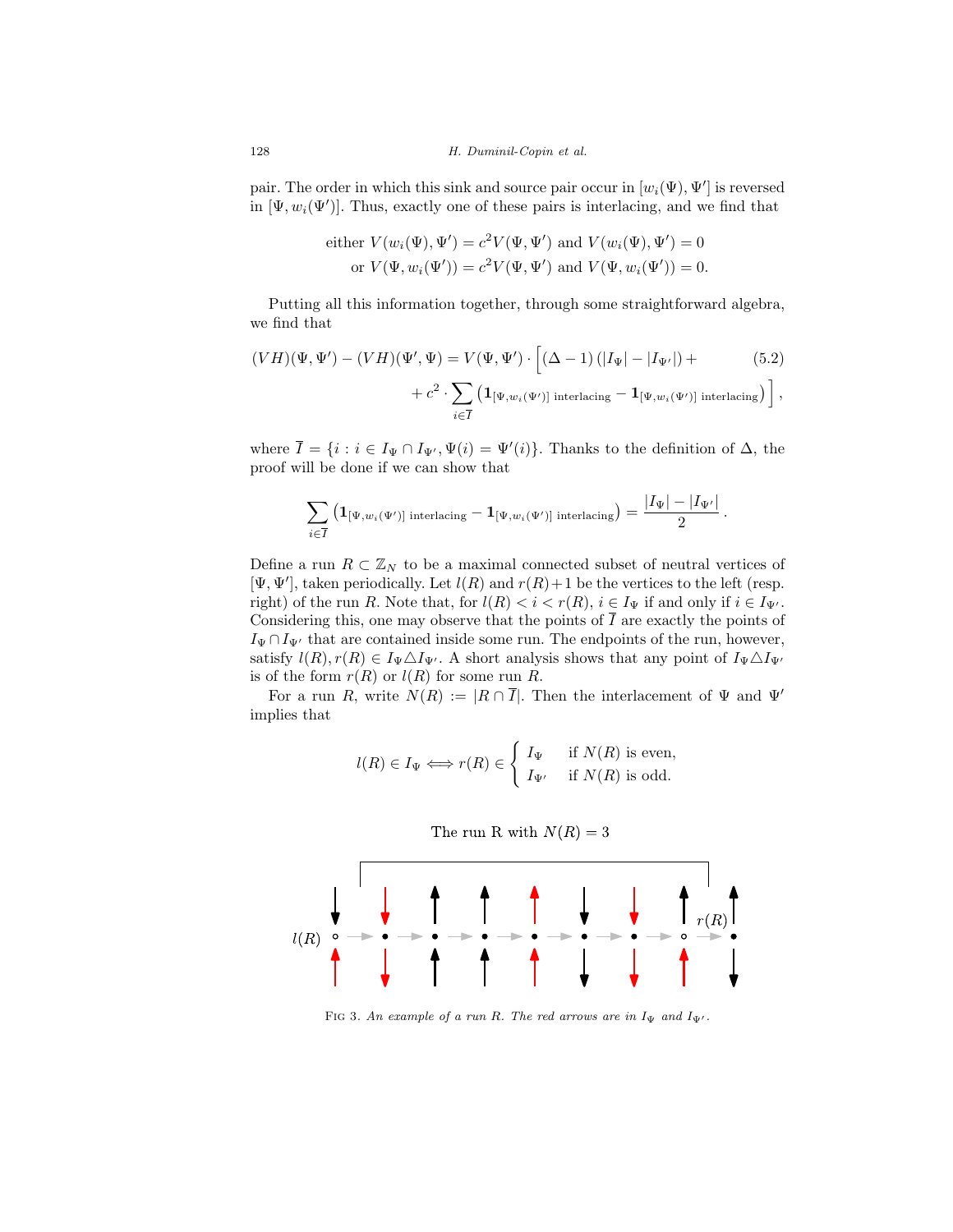Fix a run  $R$  and consider the sum

<span id="page-27-0"></span>
$$
\sum_{i \in \overline{I} \cap R} \left( \mathbf{1}_{\left[\Psi, w_i(\Psi')\right] \text{ interlacing}} - \mathbf{1}_{\left[\Psi, w_i(\Psi')\right] \text{ interlacing}} \right). \tag{5.3}
$$

Assume that  $\Psi(l(R)) = +1$  and that  $l(R) \in I_{\Psi} \setminus I_{\Psi'}$ . Let  $i_1, i_2, \ldots, i_{N(R)}$  be the elements of  $\overline{I} \cap R$ , ordered from left to right. By assumptions, there is a source at  $l(R)$  and  $\Psi(i_1) = \Psi'(i_1) = -1$ . It is easy to see that, in this case, the configuration  $[\Psi, w_{i_1}(\Psi')]$  has a sink at  $i_1$  and a source at  $i_1 + 1$ , and thus is an interlaced configuration. However,  $\Psi(i_2) = \Psi'(i_2) = +1$ , and  $[w_{i_2}(\Psi), \Psi']$ is interlaced - the opposite configuration as for  $i_1$ . Repeating this, we see that the sum in [\(5.3\)](#page-27-0) is zero when  $N(R)$  is even, and  $+1$  when  $N(R)$  is odd. In the former case,  $r(R) \in I_{\Psi'} \setminus I_{\Psi}$ , while in the latter,  $r(R) \in I_{\Psi} \setminus I_{\Psi'}$ . This is also valid when  $N(R) = 0$ .

The same procedure implies that, when  $\Psi(l(R)) = +1$  and  $l(R) \in I_{\Psi'}$ , the sum of [\(5.3\)](#page-27-0) is  $-1$  when  $N(R)$  is odd (thus when  $r(R) \in I_{\Psi'} \setminus I_{\Psi}$ ) and zero otherwise (i.e. when  $r(R) \in I_{\Psi} \setminus I_{\Psi'}$ ). The same analysis may be applied when  $\Psi(l(R)) = -1$ . In conclusion,

$$
\sum_{R \text{ run}} \sum_{i \in \overline{I} \cap R} \left( \mathbf{1}_{\left[\Psi, w_i(\Psi')\right] \text{ interlacing}} - \mathbf{1}_{\left[\Psi, w_i(\Psi')\right] \text{ interlacing}} \right)
$$
\n
$$
= \sum_{R} \frac{\left( \mathbf{1}_{l(R) \in I_{\Psi}} + \mathbf{1}_{r(R) \in I_{\Psi'}} \right) - \left( \mathbf{1}_{l(R) \in I_{\Psi'}} + \mathbf{1}_{r(R) \in I_{\Psi'}} \right)}{2}.
$$

Since every element of  $I_{\Psi} \triangle I_{\Psi'}$  is the boundary of some run, this completes the proof.  $\Box$ 

Theorem [2.3.](#page-7-1) Lemma [5.1](#page-24-2) implies that  $H\psi = E\psi$  for some E. It is sufficient to consider any individual coordinate to evaluate E. We choose to evaluate the coefficient of  $\Psi_{(2,...,2n)}$ , where we use the assumption  $n \leq N/2$  to ensure that this coordinate vector is in  $\Omega$ . Thanks to the very simple structure of H, we can explicitly compute the entry of  $H\psi$  corresponding to  $(2,\ldots,2n)$ :

$$
(H\psi)(2,\ldots,2n) = \frac{(N-4n)\Delta}{2} \cdot \psi(2,\ldots,2n) + + \sum_{i=1}^{n} [\psi(x_1,\ldots,x_i-1,\ldots,x_n) + \psi(x_1,\ldots,x_i+1,\ldots,x_n)] .
$$

Now, thanks to the form of  $\psi$ , we deduce that

$$
(H\psi)(2,\ldots,2n)=\sum_{\sigma\in\mathfrak{S}_n}A_{\sigma}\prod_{k=1}^nz_{\sigma(k)}^{2k}\cdot\left[\frac{N\Delta}{2}-\sum_{k=1}^n\left(2\Delta-\frac{1}{z_{\sigma(k)}}-z_{\sigma(k)}\right)\right].
$$

The bracketed term is independent of  $\sigma$ , and is equal to

$$
E = \frac{N\Delta}{2} - 2\sum_{k=1}^{n} [\Delta - \cos(p_k)],
$$

as required.

 $\Box$